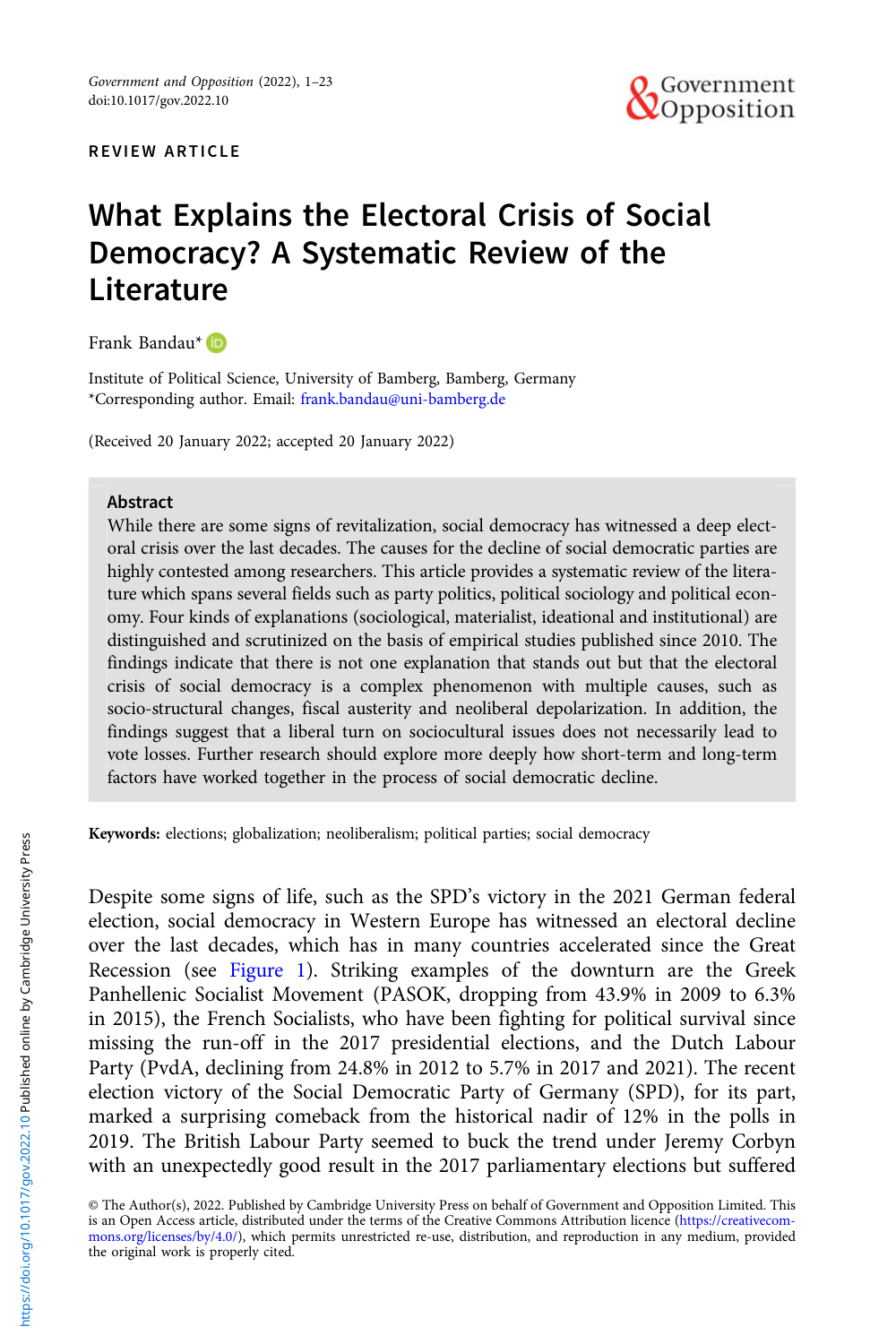<span id="page-1-0"></span>

Figure 1. Electoral Performance of Social Democrats in Western Europe, 1960–2021

its worst defeat since 1935 in terms of parliamentary seats in the 'Brexit elections' of 2019. One exception to the trend is the Portuguese Socialists, who, against all odds, were able to form a left-wing government in 2015, leading to remarkable electoral successes in 2019 and 2022.

While there is in light of those numbers unanimous agreement about the crisis of social democratic parties in Western Europe (see e.g. Benedetto et al. [2020](#page-17-0);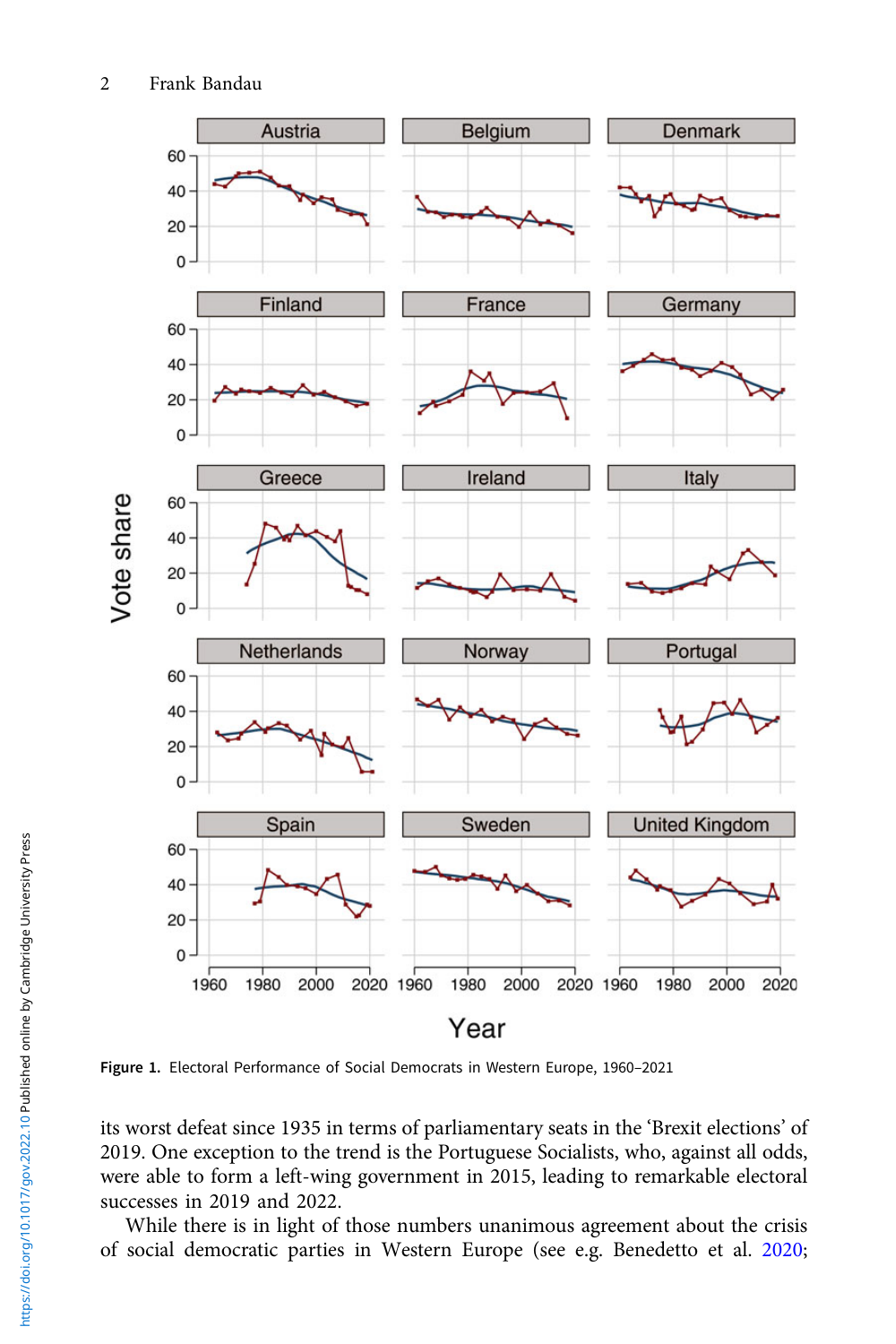Manwaring and Kennedy [2018](#page-20-0); Mudge [2018](#page-20-0); Rennwald and Pontusson [2021](#page-21-0); Sassoon [2014](#page-21-0)), explanations for this development differ not only among social democratic politicians and political journalists but also among researchers. Depending on the author, the blame for the electoral crisis of social democracy is put on social democrats' '"tragic" competitive situation' (Kitschelt [1994](#page-19-0): 34) in post-industrial societies, 'the collapse of the postwar economic boom' (Lavelle  $2008:$  $2008:$  1), 'the global freedom of capital' (Gray [1996](#page-18-0): 17), 'the economically neoliberal and institutionally conservative European framework' (Escalona and Vieira [2014:](#page-18-0) 23), 'the Left's defensive strategy' (Sassoon [2014](#page-21-0): xxi–xxii), the 'cartelization' of social democratic parties (Hopkin and Blyth [2019](#page-19-0)), their third ways' fatal failure to give a 'meaningful voice to insecure, financially anxious, and downwardly mobile people' (Mudge [2018](#page-20-0): xv), or their lack of 'attractive messages about how to solve contemporary problems' as well as an 'attractive vision of the future' (Berman [2018](#page-17-0): 4). In other words, social democrats' amazement at their own decline is mirrored by researchers' disagreement on the causes of this decline.

Given the numerous, in parts conflicting, explanations, the first goal of this review article is to organize the literature in a sensible way. For this purpose, four kinds of explanation are distinguished: sociological, materialist, ideational and institutional. The second part of the article tests if the derived hypotheses are supported by empirical evidence. This test is based on 51 empirical studies published since 2010. The findings indicate that there is not one explanation that stands out but that the electoral crisis of social democracy is a complex phenomenon which has several causes, such as socio-structural changes, fiscal austerity and neoliberal depolarization.

# The crisis of social democracy: four explanations

The authors cited above offer very different explanations for the crisis of social democracy, which range from structural changes in economy and society to organizational deficits and strategic errors on the part of social democrats. To systematize the literature, I mirror the work by Fernando Casal Bértoa and José Rama [\(2020\)](#page-17-0), who distinguish sociological, economic and institutional factors to explain the rise of anti-establishment parties. Adding ideational factors as a fourth category, I propose the following types of explanation for the electoral decline of social democracy: sociological explanations focus on socio-structural changes detrimental to social democrats, confronting them with painful electoral dilemmas. Materialist explanations emphasize economic restrictions that make it difficult for social democratic parties to pursue the policies favourable to their constituencies. Ideational explanations blame the crisis on the adoption of new ideas by party elites and the resulting programmatic shifts. Finally, institutional explanations focus on organizational changes that have contributed to the alienation of voters from social democratic parties.

### Sociological: the crisis as a result of a changing social structure

The sociological approach is based on the assumption that parties' prospects of success are mainly determined by the given social structure and related voter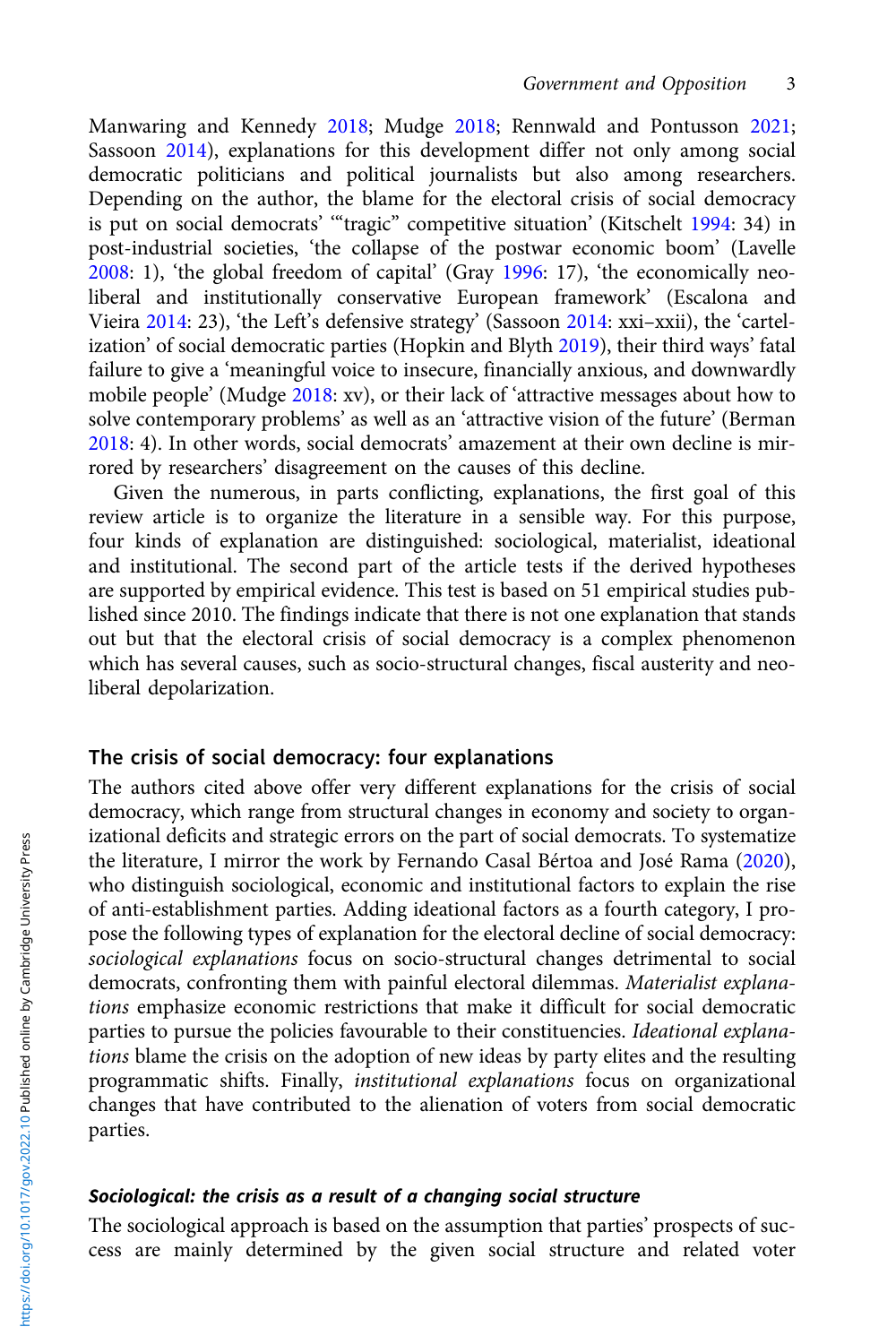preferences. Accordingly, the crisis of social democracy results first and foremost from socio-structural changes which have altered party competition to the disadvantage of social democrats. The literature highlights three forms of electoral dilemmas: (1) the well-known but sharpening 'electoral dilemma of socialism'; (2) the dilemma of facing competing demands of fragmented occupational groups in postindustrial societies; and (3) the so-called 'insider–outsider dilemma' originating from opposing interests of different labour market groups.

In its classical form, this explanatory approach points to the shrinking of the working class, the traditional core constituency of social democratic parties, as the main driver of electoral decline (e.g. Dahrendorf [1987;](#page-18-0) Hobsbawm [1978\)](#page-19-0). The seminal version of this argument is provided by Adam Przeworski and John Sprague [\(1986](#page-21-0)). Accordingly, there is a general electoral trade-off for social democratic parties between the working class and the middle class, resulting in the so-called 'dilemma of electoral socialism'. In their efforts to broaden their base by attracting middle-class voters, social democrats 'erode exactly that ideology which is the source of their strength among voters' (Przeworski and Sprague [1986:](#page-21-0) 55). In times of a shrinking working class, social democrats are more or less forced to turn towards middle-class voters at the cost of losing workers' support (Gingrich and Häusermann [2015;](#page-18-0) for a nuanced account see Rennwald [2020](#page-21-0)).

The most prominent variant of the sociological approach can be traced back to Herbert Kitschelt's ([1994](#page-19-0)) seminal work on the transformation of social democracy. Kitschelt ([1994](#page-19-0): 40–66) rejects the existence of a simple trade-off between workingclass and middle-class voters. Social democrats are rather competing for different occupational groups whose preferences can be mapped in a two-dimensional political space, as those groups not only differ on socioeconomic but also on sociocultural issues (Kitschelt [1994:](#page-19-0) 8–39; Oesch [2006](#page-20-0)). Due to the transformation from industrial to post-industrial society, the sociocultural axis is gaining importance; that is, value issues are complementing or even replacing economic issues and thus dividing the social democratic electorate (Bornschier [2010](#page-17-0); Kitschelt [2004\)](#page-19-0). The electoral dilemma of socialism is replaced by different forms of electoral dilemmas:

Social democrats here face a double trade-off. First, by moving along the vertical libertarian–authoritarian dimension, social democrats must decide whether they will rely on traditional less educated blue collar, working class voters or more on highly educated white collar employees. … Social democrats also face a second trade-off within the working class itself, contingent upon their distributive economic stance. (Kitschelt [1994:](#page-19-0) 32–33)

The resulting constellation of party competition is highly unfavourable to social democratic parties. While they compete with left liberal parties for the votes of the new middle classes, surging parties of the radical right are strong challengers when it comes to the votes of the traditional working class (e.g. Häusermann and Kriesi [2015](#page-19-0); Kitschelt and Rehm [2015;](#page-19-0) Kriesi et al. [2008](#page-19-0); Oesch and Rennwald [2018\)](#page-20-0). In this regard, the adoption of a pro-welfare stance by radical right parties – that is, their embrace of welfare chauvinism – poses a particular threat to social democrats, as it helps the former to present themselves as the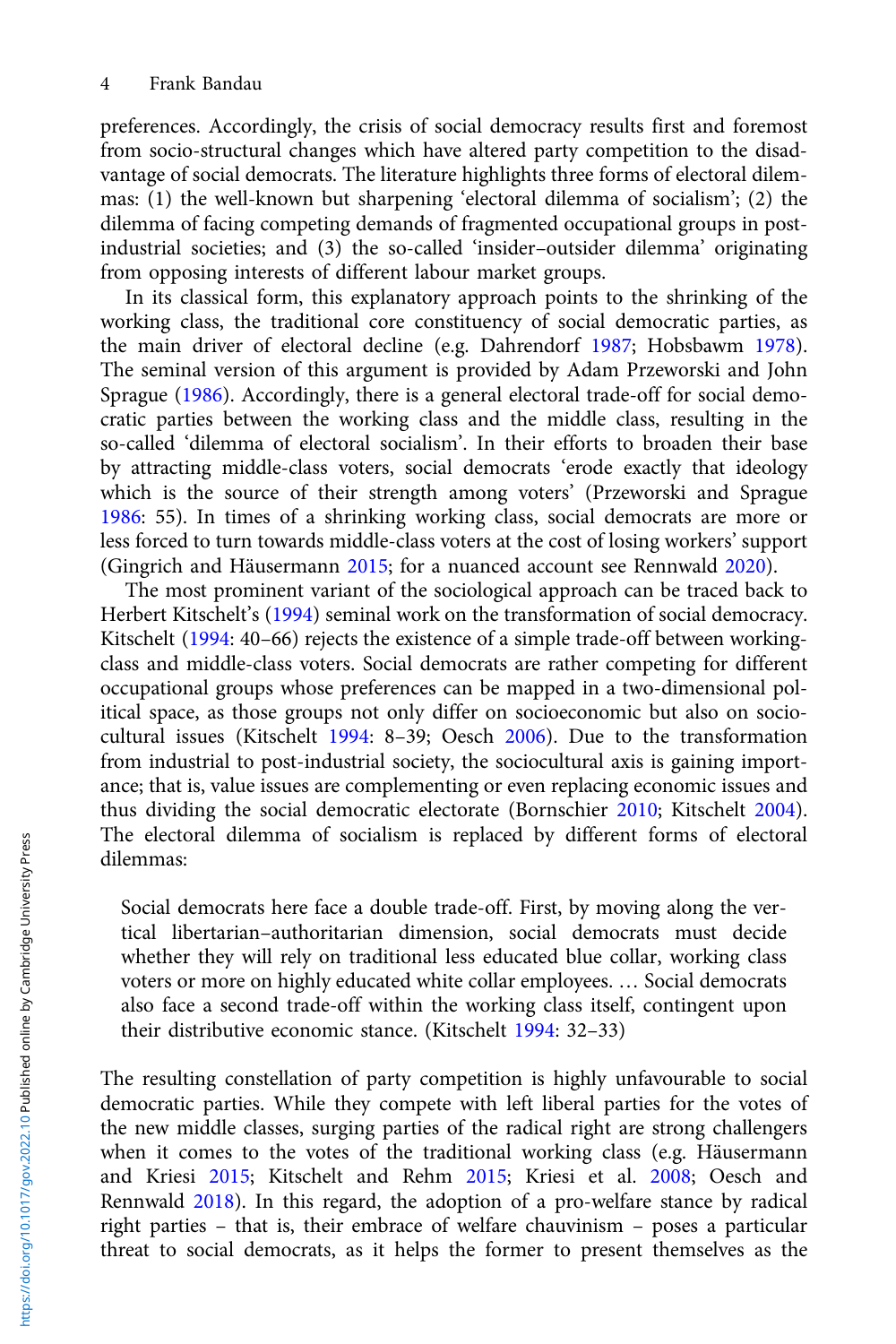'new workers' parties' and to irrevocably rob the latter of their traditional electorate (Harteveld [2016](#page-19-0)).

A final strand of the sociological approach focuses on splits in the labour market and the resulting insider–outsider dilemma (Bürgisser and Kurer [2021;](#page-17-0) Rueda [2005](#page-21-0), [2007](#page-21-0); Schwander [2019a,](#page-21-0) [2019b](#page-21-0)). Here, too, workers are not seen as a homogeneous bloc but rather as divided into two groups: labour market insiders with secure employment and labour market outsiders, such as temporary workers, who are confronted with permanent job insecurity.<sup>[1](#page-16-0)</sup> This divide, which is intensified by deindustrialization and globalization, leads to an insider–outsider dilemma for social democrats as labour market policies which are in the interest of insiders, such as strong employment protection for this segment of the workforce, are often detrimental to outsiders, and vice versa (Rueda [2005,](#page-21-0) [2007](#page-21-0)). Thus, if social democrats focus on insiders, outsiders react by vote abstention or voting for populist parties. If social democrats, instead, propose policies that benefit outsiders, they risk losing insiders to other competitors such as centre-right parties. In short, whoever profits from splits in the labour market, social democrats are presumably the ones to suffer electorally from the insider–outsider dilemma (for an overview of potential electoral implications see Schwander [2019b](#page-21-0)).

### Materialist: the crisis as a result of changing economic conditions

The materialist approach to the crisis of social democracy claims that changes in capitalist economies limit the policy options available to social democratic parties and complicate or even prevent the pursuit of social democratic goals, such as securing social rights and combating inequality. This explanation is based on the assumption that the electoral success of social democrats primarily depends on certain economic and social policies – that is, policies that improve the material situation of their traditional core electorate. In this context, we can distinguish three processes which have been highlighted by political economists to explain the crisis of social democracy: (1) globalization; (2) European integration; and (3) the end of the Fordist/Keynesian growth model.

Since the early 1990s, numerous authors have identified economic globalization as a major constraint for social democratic parties (e.g. Boix [1998](#page-17-0); Giddens [1998](#page-18-0); Glyn [2001](#page-18-0); Gray [1996](#page-18-0); Pierson [2001](#page-20-0): 64–89). Accordingly, the socioeconomic policies at the heart of social democratic success in the golden age, Keynesian demand management plus welfare state expansion, are doomed to fail under conditions of globalization:

The social-democratic economic programme – most centrally, promoting full employment by stimulating investment through a policy of deficit financing – has ceased to be sustainable. … [T]he power of the international currency and bond markets is now sufficient to interdict any such expansionist policies. … It is no exaggeration to say that the global freedom of capital effectively demolishes the economic foundations of social democracy. (Gray [1996:](#page-18-0) 17)

While the globalization of product markets is intensifying international competition among national economies, the deregulation of financial markets provides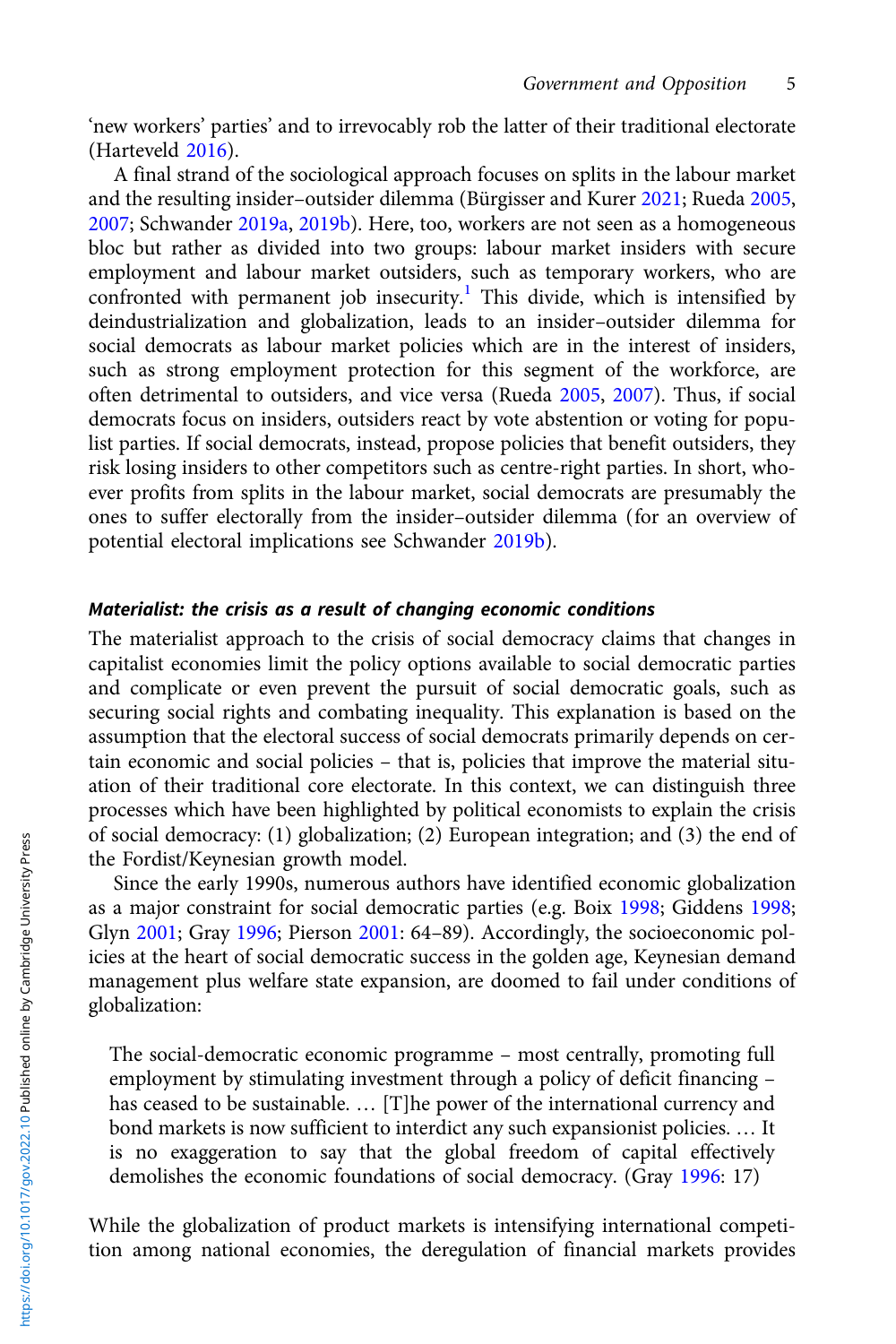capital owners with a permanent exit option. As a result, traditional social democratic policy instruments such as progressive taxation and public demand management are no longer feasible due to adverse reactions by capital owners and international investors (Glyn [2001](#page-18-0); Hall [2002](#page-19-0); Scharpf [2000\)](#page-21-0). Social democrats have been restricted to supply-side policies and, even worse, permanent austerity, thereby alienating voters dependent on the welfare state (Horn  $2021$ ).<sup>2</sup>

For social democratic parties in Europe, the institutional arrangements resulting from European integration are perceived as an additional constraint (e.g. Bailey et al. [2014](#page-17-0); Holmes and Roder [2012;](#page-19-0) Moschonas [2009](#page-20-0); Ross [2011](#page-21-0); Scharpf [2009](#page-21-0)). While globalization mainly affects the autonomy of nation states, European integration goes further by also curtailing their sovereignty through legal restrictions. First, the EU's and the European Monetary Union's (EMU) ordoliberal framework acts like a straitjacket for social democrats (Biebricher [2018](#page-17-0): 193–224; Escalona and Vieira [2014:](#page-18-0) 22–30; Streeck [2017](#page-21-0): 97–164). The scope for expansive fiscal policies is restricted by means of the Maastricht convergence criteria, further tightened through the European Fiscal Compact. Second, the European Central Bank with its strong commitment to price stability ensures that EMU members are deprived of the option to pursue an expansionary monetary policy and to stimulate the economy through external devaluation, constraints that proved fatal for deficit countries in the euro crisis (De Grauwe [2013](#page-18-0); Scharpf [2011\)](#page-21-0). Finally, social democrats suffer from the asymmetry between positive and negative integration (Scharpf [1999,](#page-21-0) [2009](#page-21-0)). While 'integration through law' driven by the European Commission and the European Court of Justice has a mainly liberalizing effect, the corrective positive integration, which is necessary to create the 'social Europe' regularly hailed by social democrats, usually fails due to conflicting national interests in the European Council. The EU has thus become a 'liberalization machine' (Streeck [2017:](#page-21-0) 103–110) which makes it more difficult, if not impossible, for social democratic parties to defend the interests of workers negatively affected by economic liberalization.

The third strand of the materialist approach, originating from regulation theory (cf. Boyer [1990](#page-17-0)), attributes the decline of social democratic parties neither to globalization nor to Europeanization but rather to a more general crisis of capitalism: the collapse of the Fordist/Keynesian growth model of the post-war decades. This argument is presented in its harshest form by Ashley Lavelle ([2008\)](#page-19-0), who sees the 'death of social democracy' as inevitable due to its dependence on the exceptionally high growth rates of the post-war years: 'A return to low growth in the 1970s removed the economic base of social democracy … [and] the end of the boom rendered impossible the simultaneous pursuit of policies that reduced inequality and raised living standards and which did not undermine capital accumulation' (Lavelle [2008](#page-19-0): 1, italics in original). Wolfgang Streeck ([2017](#page-21-0)) makes a similar argument by claiming that the compatibility of (social) democracy and capitalism was restricted to the exceptional situation of the post-war decades. Since then, social democratic parties in power have tried to reconcile the conflicting interests of citizens (social security) and international investors (profits). The socialization of debt in the wake of the financial crisis has shifted the already tilted balance of power even further in favour of capitalists. As a result, social democrats find themselves in a more or less hopeless position when condemned to govern.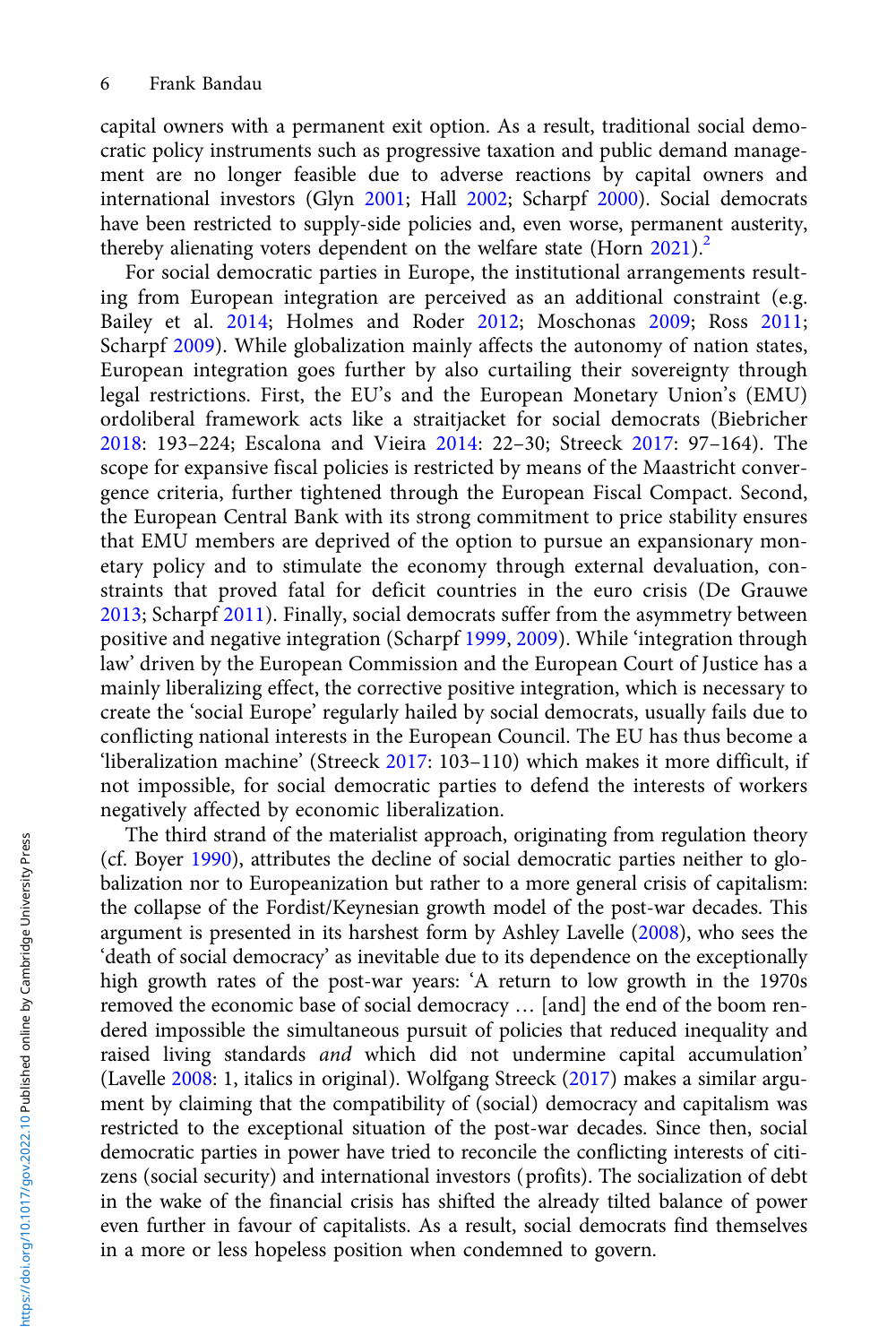# Ideational: the crisis as the result of ideological failure

The third explanatory approach rejects purely materialistic explanations and emphasizes the impact of ideas. From this perspective, it is especially the adoption of neoliberal ideas by social democratic elites which led millions of workers to turn away from social democrats. Other authors highlight the additional embrace of cosmopolitan positions on sociocultural issues, such as European integration and migration, which resulted in a 'progressive neoliberalism' (Fraser [2017](#page-18-0)) out of touch with large parts of the working class.

According to ideational explanations, the crisis of social democracy does not originate from unfavourable circumstances but from the intellectual shortcomings of social democratic elites: 'Upon close examination … the most significant obstacles to a social democratic revival turn out to come not from structural or environmental factors … but from intellectual fallacies and a loss of will on the part of the left itself' (Berman [2006](#page-17-0): 210–211). Regarding intellectual fallacies, several authors perceive the initially hesitant, later on sometimes euphoric, adoption of neoliberal ideas as social democrats' original sin (e.g. Berman [2006](#page-17-0): 208–218; Blyth [2002](#page-17-0); Hall [2003;](#page-19-0) Hay [1999](#page-19-0); Moschonas [2002;](#page-20-0) Mouffe [2005](#page-20-0); Mudge [2018\)](#page-20-0). At the core of neoliberalism is the conviction that individualized, market-based competition is superior to other forms of organization (Mudge [2008](#page-20-0): 705–707). In programmatic terms, this means strengthening private property rights and extending the market to all realms of society – that is, policies generally in favour of capital owners in distributive terms (Harvey [2005](#page-19-0)).

In contrast to their critics, social democrats perceived their 'third ways' as an alternative to neoliberalism (see e.g. Giddens [1998\)](#page-18-0). However, empirical studies show that the programmes of social democratic parties have become increasingly permeated by the neoliberal ethos of competitiveness since the 1980s (Amable [2011](#page-17-0); Manwaring and Holloway [2022;](#page-20-0) Mudge [2011](#page-20-0)). The result is the emergence of a 'social democratic variant of neo-liberalism' (Hall [2003\)](#page-19-0), 'neoliberalized social democracy' (Mudge [2018\)](#page-20-0) or 'market social democracy' (Nachtwey [2013\)](#page-20-0). The argument is put forward in the most drastic way by Chantal Mouffe ([2005](#page-20-0), [2019](#page-20-0)), according to whom social democracy, with its subordination to neoliberal hegemony, has lost the ability to present an attractive political alternative to the electorate. As voters realize that they have nothing to gain from this languid social democracy, they turn to more energetic populist parties on the left and the right. This trend accelerated substantially when social democratic governments clung to the neoliberal rulebook even after the global financial crisis (Blyth [2013:](#page-17-0) 132– 177; Hopkin and Blyth [2019\)](#page-19-0).

A second ideational explanation complements this economic turn to the right with a turn to cosmopolitanism and identity politics (Cuperus [2018](#page-18-0); Fraser [2017](#page-18-0); Fukuyama [2019\)](#page-18-0). More precisely, this argument comes in two forms. According to the first version, social democratic elites' turn to identity politics with the focus on the emancipation of women, LGTBQ groups, migrants and other minorities resulted in the neglect of the struggle for the preservation of social rights essential for workers, regardless of their ethnic background or sexual orientation (Fukuyama [2019](#page-18-0): 105–123; Lochocki [2018\)](#page-20-0). The second version of the argument goes further in pointing out that the 'progressive neoliberalism' hailed by 'third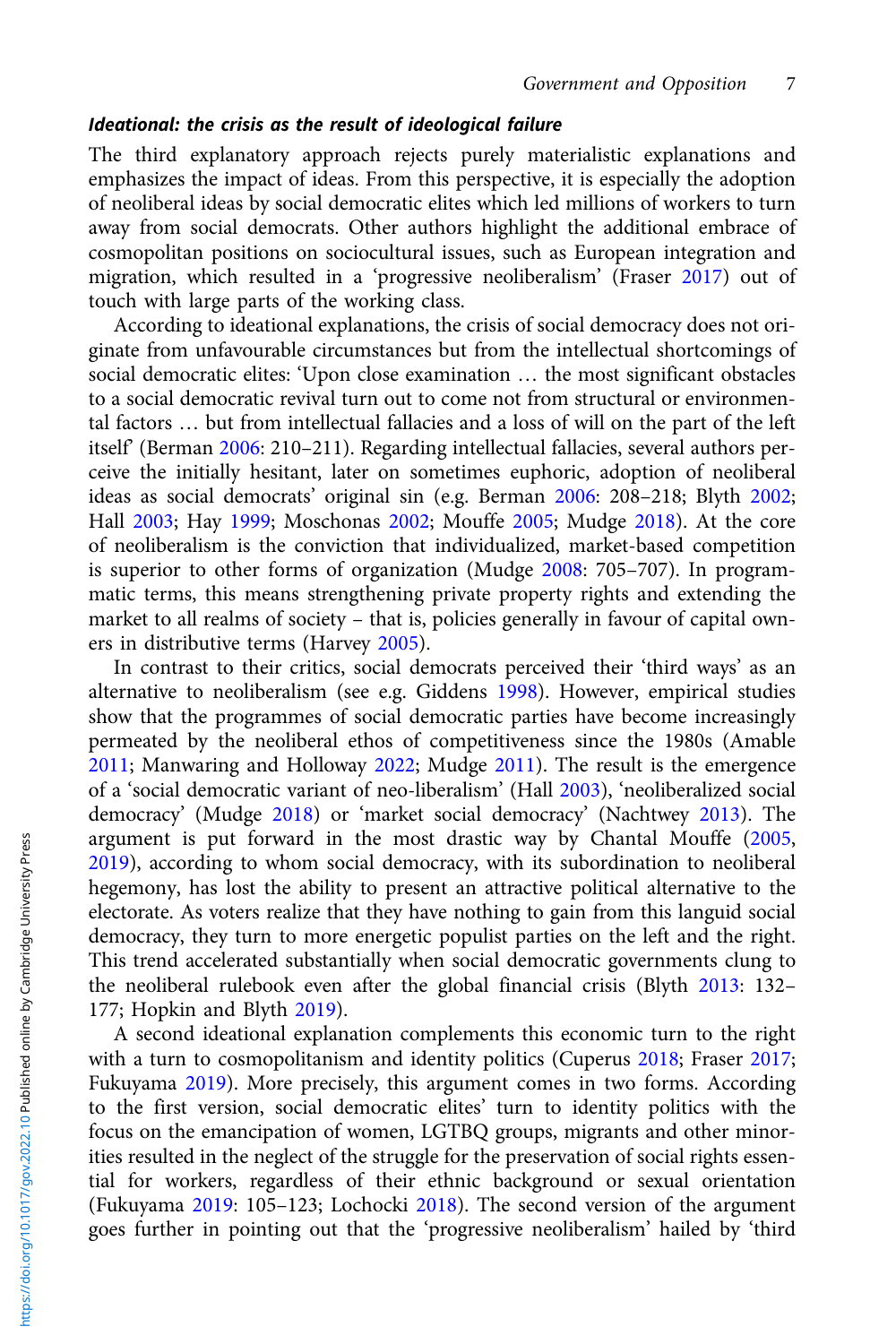way' social democrats – combining the political fight for equal opportunities with strong individualism and a rather critical attitude towards the welfare state – is at odds with the more communitarian and welfare-friendly positions taken by most workers (Cuperus [2018](#page-18-0); Fraser [2017\)](#page-18-0). In each case, it is not so much social cleavages or economic constraints but social democrats' ideological shifts that have led to voter estrangement (Moschonas [2002:](#page-20-0) 120–122).

### Institutional: the crisis as a result of organizational deficits

The final explanation focuses on party institutions to explain the crisis of social democracy. According to this approach, social democratic parties have undergone an organizational transformation from mass integration party to cartel party. This transformation, which is connected to the inadequate social representation of important voter groups within social democratic parties, has resulted in an electorally fatal convergence with mainstream parties of the right. The parallel decline of trade unions is supposed to have an additional negative impact on social democratic parties.

According to several party scholars, the mass integration parties of the past have turned into cartel parties (Blyth and Katz [2005](#page-17-0); Katz and Mair [1995,](#page-19-0) [2009](#page-19-0); Moschonas [2002](#page-20-0): 123–144). Echoing Robert Michels's [\(2001 \[1915\]\)](#page-20-0) 'iron law of oligarchy', social democratic parties have thus over time turned from organizations representing their members and voters into governing agencies:

With the development of the cartel party, the goals of politics become selfreferential, professional and technocratic, and what substantive inter-party competition remains becomes focused on the efficient and effective management of the polity. Competition between cartel parties focuses less on differences in policy and more … on the provision of spectacle, image and theatre. (Mair [2013:](#page-20-0) 83)

While this transformation is not without problems for other mainstream parties, it is seen as particularly harmful for social democrats for three reasons. First, social democrats' success has always relied heavily on social democrats' ability to mobilize workers and related social groups under the banner of class struggle, social justice and other egalitarian principles (Moschonas [2002](#page-20-0); Sassoon [2014](#page-21-0)). The technocratic nature of the cartel party quenches this vital energy, regardless of whether it comes from the working class or the new middle classes. Second, the participation in the cartel of established parties means collaboration with centre-right parties as well as shrinking policy polarization. The convergence among mainstream parties, in turn, is seen as one of the main reasons for voters abandoning these parties in favour of more radical challenger parties (Berman and Kundnani [2021;](#page-17-0) Grant [2021](#page-18-0); Meguid [2007\)](#page-20-0). Finally, political economists have argued that those problems have been aggravated by the fact that the party cartel mainly operates on the basis of the neoliberal ideas outlined above (Blyth [2003;](#page-17-0) Blyth and Katz [2005;](#page-17-0) Hopkin and Blyth [2019\)](#page-19-0).

A final process that has to be taken into account is the weakening of trade unions, best illustrated by declining membership numbers. While this development can partly be attributed to socio-structural changes, the liberalization of labour market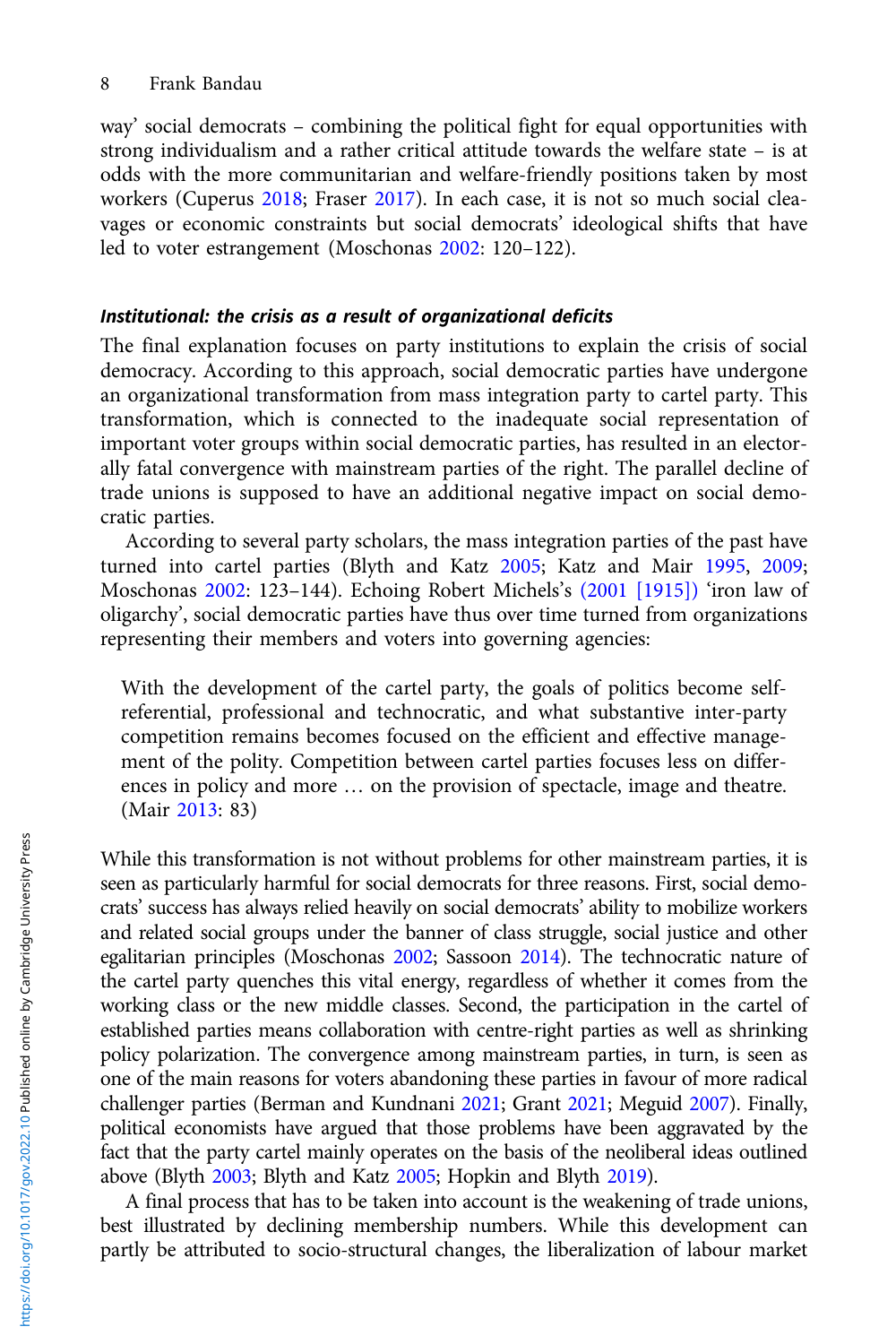institutions in which social democrats participated has contributed to union decline (Baccaro and Howell [2017](#page-17-0); Streeck [2009](#page-21-0)). Driven by social democrats' attempts to broaden their voter base as well as unions' disappointment about social democratic policies, the traditionally close ties between social democrats and unions, once the 'Siamese twins' of the labour movement (Ebbinghaus [1995](#page-18-0)), have eroded, though there remain substantial differences across advanced democracies (Allern et al. [2007;](#page-16-0) Allern and Bale [2017\)](#page-16-0). Union decline can, however, come at a substantial electoral cost for social democrats, as strong unions are supposed to boost voter turnout among the working class as well as support for social democrats (Arndt and Rennwald [2016;](#page-17-0) Flavin and Radcliff [2011](#page-18-0); Rennwald and Pontusson [2021](#page-21-0)).

# Are the four explanations supported by empirical evidence?

The four explanations are summarized in [Table 1](#page-9-0). They will now be assessed based on empirical research. For each explanatory approach, two hypotheses have been formulated which are presented in the bottom row of the table. For instance, Hypothesis 1 states that the electoral crisis of social democracy is the result of a shrinking working class, while increasing electoral trade-offs are the cause of the electoral decline according to the two variants of Hypothesis 2.

The analysis is based on a systematic review of empirical studies published in peer-reviewed journal articles from January 2010 to October 2021. The selection process was oriented at the PRISMA guidelines (Moher et al. [2009](#page-20-0)) and proceeded in four steps (for a more detailed account see Figure A1 in the Online Appendix):

- 1. Extensive literature search via Web of Science: 621 studies
- 2. Screening the identified studies for eligibility: 30 studies
- 3. Snowball research based on eligible studies: additional 21 studies
- 4. Categorization of the 51 included studies

A study was assessed as eligible if it offered empirical evidence on at least one of the outlined hypotheses. The resulting 51 studies provide evidence on three different levels. Out of those studies, 14 deal with the determinants of social democrats' vote share (aggregate level) and thus offer the most direct test of the hypotheses. Twenty of the studies provide cross-country evidence on the voter level (i.e. individual level). Those studies generally rely on survey data, which are particularly useful in studying the reasons for turning away from social democrats as well as electoral trade-offs. In addition, 27 studies include analyses on individual social democratic parties, with most studies covering Germany, Britain and the Nordic countries.[3](#page-16-0) The review builds primarily on the cross-country studies due to the high generalizability of the findings, but it also includes strong pieces of evidence provided by country studies (for an overview of the included studies see Tables A1 and A2 in the Online Appendix).

# Sociological explanation

According to Hypothesis 1, social democrats' electoral losses result from the shrinking of the working class. Basic evidence comes from Giacomo Benedetto et al.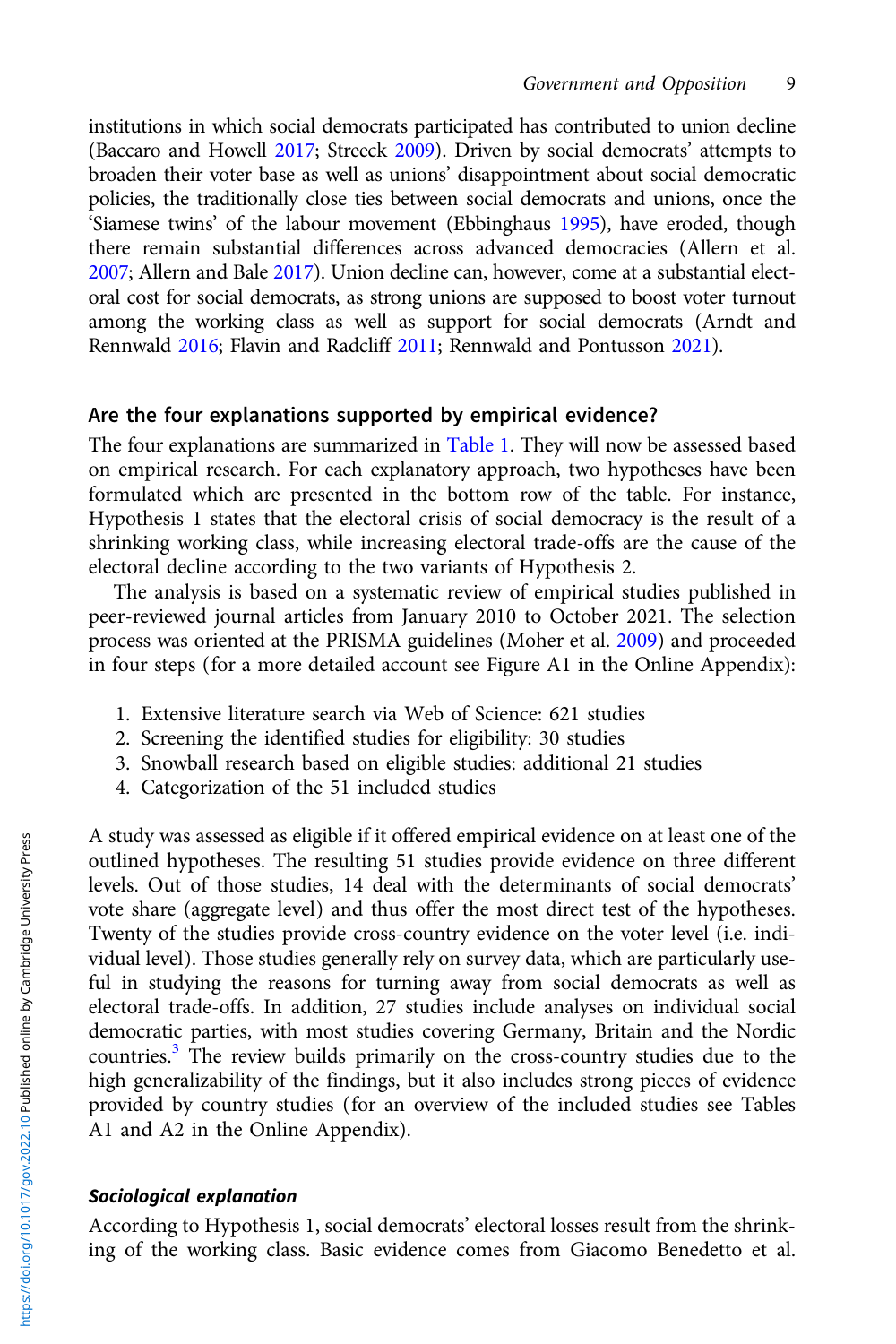#### <span id="page-9-0"></span>Table 1. Four Explanations for the Electoral Crisis of Social Democracy

|                                                               | Sociological                                                                                                                                       | Materialist                                                                                                                                        | Ideational                                                                                                 | Institutional                                                                                                |
|---------------------------------------------------------------|----------------------------------------------------------------------------------------------------------------------------------------------------|----------------------------------------------------------------------------------------------------------------------------------------------------|------------------------------------------------------------------------------------------------------------|--------------------------------------------------------------------------------------------------------------|
| Main argument                                                 | Transformation from industrial<br>to post-industrial capitalism<br>alters voter preferences and<br>thus fundamentally changes<br>party competition | Changes in capitalist economies<br>lead to economic constraints<br>that complicate or even prevent<br>the pursuit of social democratic<br>policies | Embrace of neoliberal ideas<br>and cosmopolitanism leads<br>to policies rejected by core<br>constituencies | Organizational changes<br>lead to increasing<br>alienation of crucial voter<br>groups                        |
| Variants                                                      | • Dilemma of electoral<br>socialism<br>• Trade-offs between<br>occupational groups<br>• Insider-outsider dilemma                                   | • Globalization<br>• European integration<br>• End of the Fordist/Keynesian<br>growth model                                                        | • Neoliberalization<br>• Turn to identity politics<br>· 'Progressive neoliberalism'                        | • Cartel party theory<br>· Inadequate social<br>representation<br>• Decoupling from trade<br>unions          |
| Hypothesized<br>causes of social<br>democrats' vote<br>losses | • Shrinking working class (H1)<br>· Electoral trade-off:<br>occupational groups (H2a)<br>• Electoral trade-off: insiders vs.<br>outsiders (H2b)    | • Economic globalization (H3a)<br>• EU/Eurozone restrictions (H3b)<br>• Austerity, welfare<br>retrenchment or 'structural<br>reforms' (H4)         | • Turn to the right on<br>economic dimension (H5)<br>• Liberal turn on cultural<br>issues (H6)             | • Governing with<br>centre-right/declining<br>policy polarization (H7)<br>• Decline in union<br>density (H8) |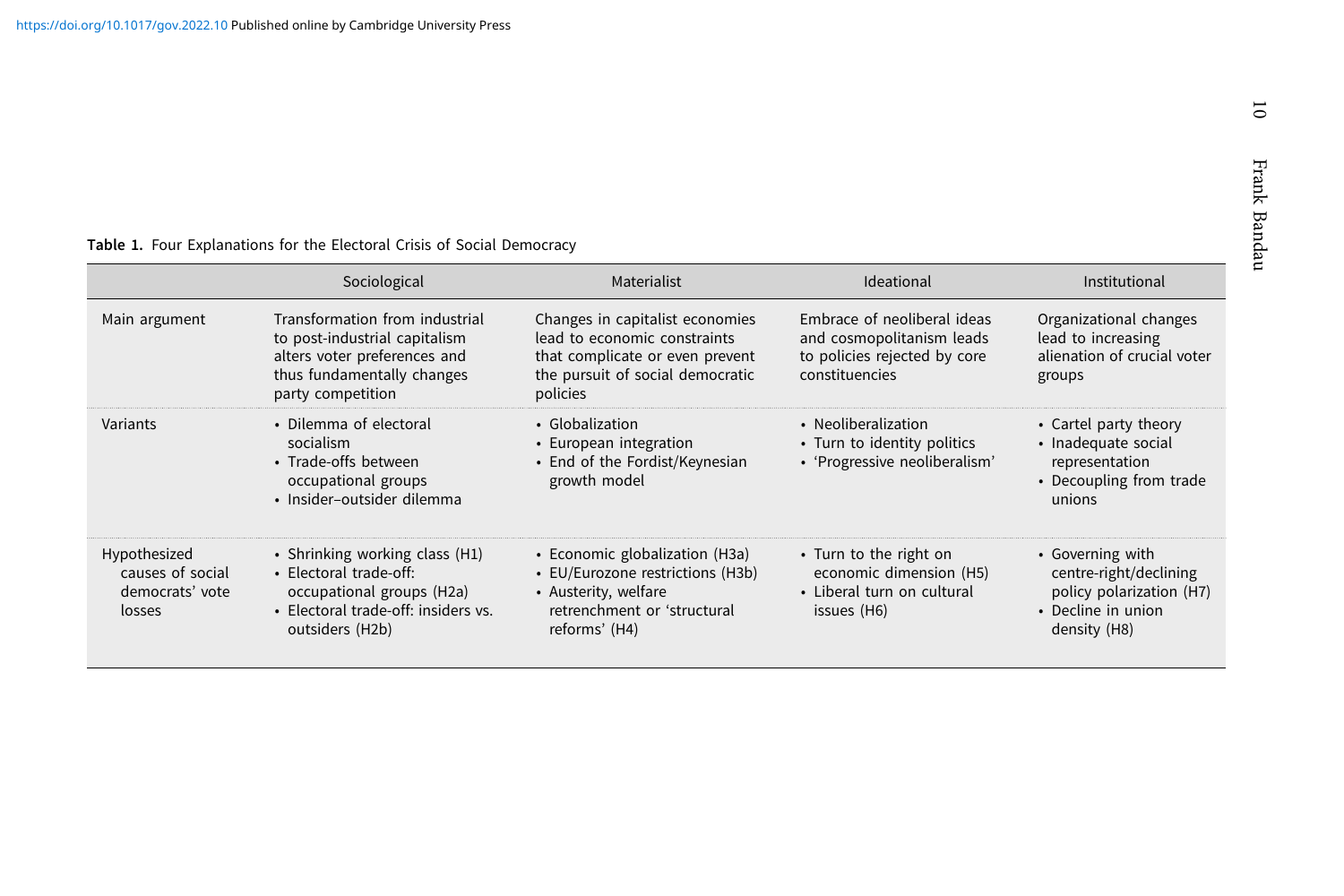[\(2020\)](#page-17-0), who combine an analysis of the determinants of declining vote shares with a look at individual-level support for social democrats. The authors offer qualified support for H1 by concluding that 'most of the fall in support for social democratic parties in recent years is correlated with a decline in the number of industrial workers as well as a reduction in the propensity of these parties' core supporters … to vote for them' (Benedetto et al.  $2020:928$  $2020:928$ ).<sup>[4](#page-16-0)</sup> This is supported by Robin Best [\(2011\)](#page-17-0), who shows that group-size effects have strongly contributed to the decline of social democrats' vote share among workers, but that reduced loyalty of workers also plays a role. On the country level, several studies on class voting also stress the latter point by highlighting social democrats' role in the demobilization of the working class (for Germany see Elff and Roßteutscher [2011,](#page-18-0) [2017](#page-18-0); for the UK see Evans and Tilley [2012a,](#page-18-0) [2012b;](#page-18-0) Heath [2015,](#page-19-0) [2018\)](#page-19-0). Even with this qualification, the empirical evidence clearly indicates that the shrinking of the working class over time accounts for a part of social democrats' vote losses.

The second hypothesis highlights the role of electoral trade-offs concerning occupational groups (H2a) or labour market insiders and outsiders (H2b) in social democracy's decline. Here, evidence comes exclusively from individual-level studies on voter attitudes and behaviour. Support for the trade-offs between working-class and middle-class voters (H2a) is provided by Line Rennwald and Jonas Pontusson [\(2021\)](#page-21-0), though the authors find that this trade-off is mitigated by high unionization. In contrast, Tarik Abou-Chadi and Markus Wagner [\(2019](#page-16-0)) find that strong unions exacerbate the trade-off between manual workers and professionals. There are more conflicting results. Focusing on sociocultural issues, Abou-Chadi and Wagner [\(2020\)](#page-16-0) find no trade-off between workers and professionals. Studies focusing on social democrats' positions on immigration indicate the opposite. While Jane Gingrich ([2017](#page-18-0)) shows that the potential left coalition of working-class and new middle-class voters is divided on immigration, country studies on Germany (Chou et al. [2021](#page-18-0)) and Denmark (Hjorth and Larsen [2020](#page-19-0)) point to related electoral trade-off between those groups. On the one hand, the conflicting findings indicate the substantial impact of the methodical approach on the results. On the other hand, the electoral trade-off seems to be conditional on country-specific factors, such as union strength (Abou-Chadi and Wagner [2019;](#page-16-0) Rennwald and Pontusson [2021](#page-21-0)) and the electoral system (Arndt [2014b](#page-17-0)).

Concerning the insider–outsider dilemma (H2b), the literature yields similar results. The extent of differences in distributional and political preferences between labour market insiders and outsiders depends on the operationalization of the cleavage, with labour market status being a stronger indicator than labour market risks (Marx [2014](#page-20-0); Rovny and Rovny [2017\)](#page-21-0). The only study that directly tests H2b comes from Johannes Lindvall and David Rueda ([2014](#page-20-0)). Based on five elections between 1994 and 2010, the authors demonstrate that the Swedish Social Democrats were indeed confronted with the insider–outsider dilemma. Further research is needed to test if H2b holds for other countries.

### Materialist explanation

Hypothesis 3 highlights external material constraints, such as globalization (H3a) and fiscal and monetary restrictions in the EU (H3b). Concerning the impact of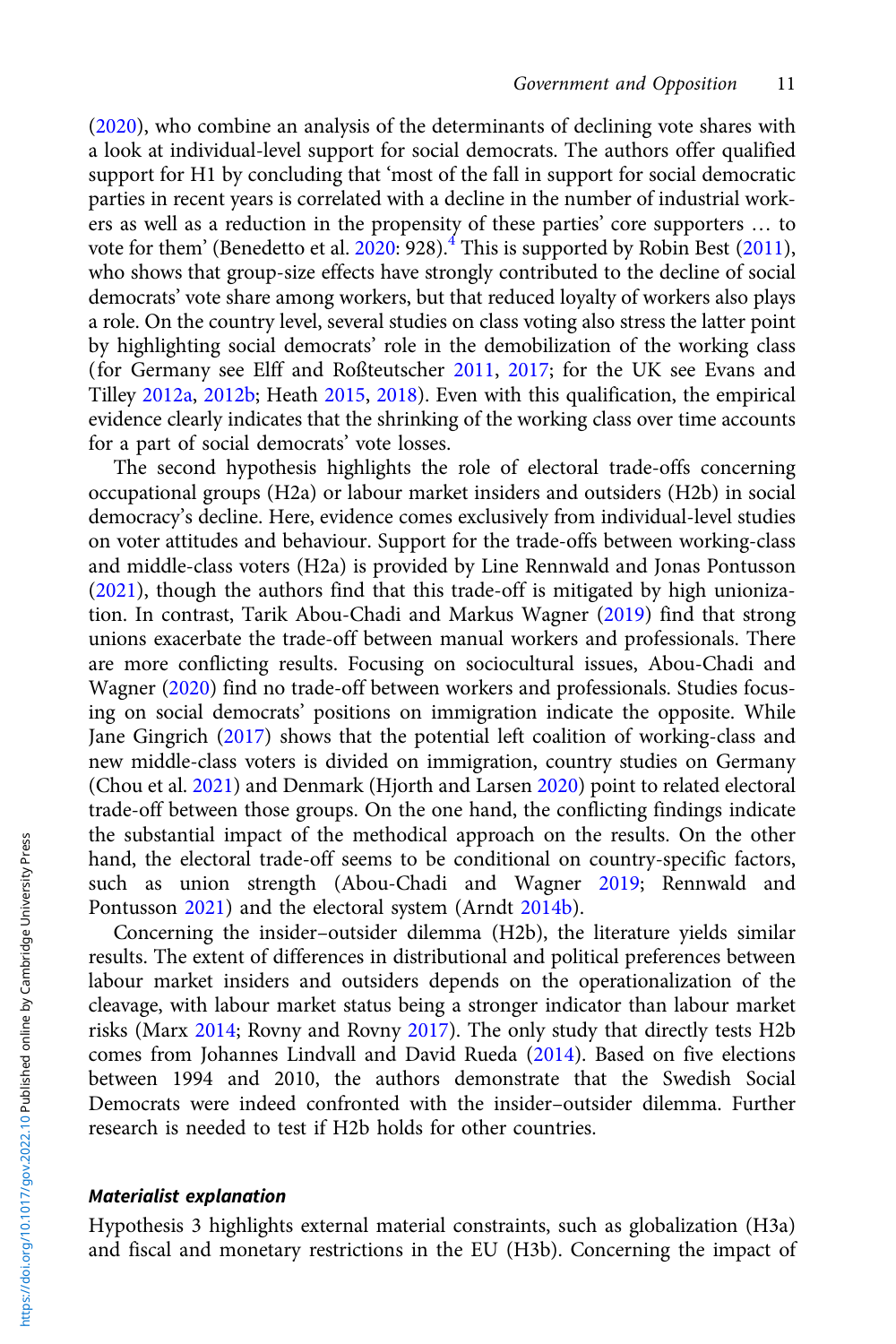globalization, the empirical evidence is ambivalent. Based on the KOF globalization index, Benedetto et al. [\(2020\)](#page-17-0) find no general negative impact of globalization on the social democratic vote share. In contrast, a recent study by Helen Milner ([2021](#page-20-0): 2288) which focuses on, among other things, import shocks on the regional level concludes that 'globalization, especially trade, is associated with declines for mainstream left parties' and that 'these effects accelerated with the financial crisis'. The comparison of both studies highlights the impact of the selected globalization indicator. In other words, import shocks on the meso level seem to be a better indicator than globalization indices to capture the negative electoral effects of globalization on social democrats. Turning to the EU and the eurozone (H3b), there is mounting evidence that existing restrictions are indeed detrimental to social democrats. Focusing on election results before and during the euro crisis, Sonia Alonso and Rubén Ruiz-Rufino [\(2020](#page-17-0)) show not only that social democrats paid an electoral price for implementing austerity measures but also that this price was considerably higher in countries facing external intervention by the so-called Troika. This finding is corroborated by Sara Hobolt and James Tilley ([2016\)](#page-19-0), who also point to the impact of the euro crisis and fiscal constraints on voters' defection to challenger parties. Finally, Stuart Turnbull-Dugarte [\(2020](#page-22-0)) shows that left-leaning voters are more likely to abstain from voting than other voters when countries are exposed to EU intervention. In sum, H3b is corroborated for Southern European debtor countries.

Hypothesis 4 highlights the negative impact of austerity measures and other 'structural reforms' on social democrats. In addition to the studies by Hobolt and Tilley ([2016](#page-19-0)) and Alonso and Ruiz-Rufino ([2020](#page-17-0)), Gijs Schumacher et al. ([2013](#page-21-0)) and Alexander Horn ([2021\)](#page-19-0) confirm the hypothesis that social democrats are punished for welfare retrenchment. According to Horn [\(2021\)](#page-19-0), the negative effects are permanent and materialize in the long run, irrespective of positive economic effects. In contrast, Nathalie Giger and Moira Nelson ([2011\)](#page-18-0) as well as Abel Bojar [\(2018\)](#page-17-0) find no electoral punishment. This is, however, clearly at odds with findings from country studies. In a comparative study on Germany, UK, Denmark and Sweden, Christoph Arndt ([2013](#page-17-0)) demonstrates that social democratic parties in all countries suffered electoral setbacks as a consequence of welfare state reforms, with the scale of those setbacks contingent on the electoral system. For Germany, Hanna Schwander and Philip Manow [\(2017](#page-21-0)) show that the negative long-term effects of the 'Agenda 2010' for the SPD resulted mainly from the establishment of a strong competitor on the left. More generally, there is substantial evidence that social democrats tend to benefit from high levels of social spending and, more specifically, spending on labour market policies (Benedetto et al. [2020;](#page-17-0) Fossati and Trein [2021](#page-18-0); Kweon [2018](#page-19-0)). Karl Loxbo et al. ([2021](#page-20-0)) find, however, a curvilinear relationship, with diminishing social democratic vote shares at higher levels of welfare generosity. On balance, the empirical evidence supports H4, especially in terms of the negative effects of spending cuts.

### Ideational explanation

Hypothesis 5 highlights social democrats' neoliberal turn, that is, their rightward shift on the socioeconomic dimension. Here, studies which find no such effect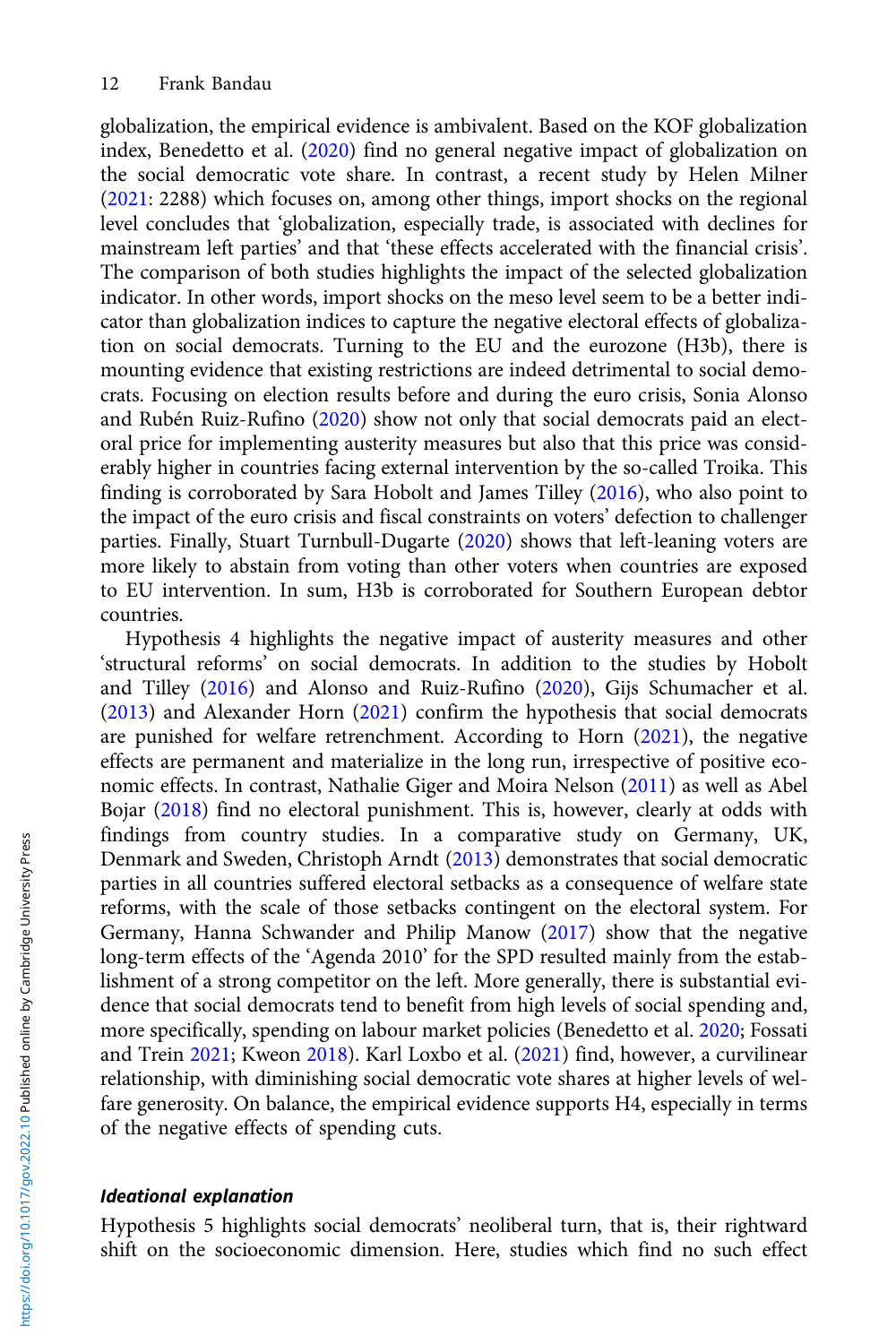can be contrasted with research that offers general or at least qualified support for this hypothesis. Focusing on the adoption of the 'third way' and a rightward shift on the state–market dimension, neither Hans Keman [\(2011](#page-19-0)) nor Abou-Chadi and Wagner [\(2019,](#page-16-0) [2020](#page-16-0)) find support for H5. This stands in stark contrast to the findings by Johannes Karreth et al. [\(2013\)](#page-19-0) on the long-term effects of moving to the right. Based on survey data from Germany, Britain and Sweden, the latter study shows that 'the gains [social democratic] parties derived from the policy shift toward the middle in the 1990s were short-lived and came at the expense of electoral success in subsequent decade' (Karreth et al. [2013](#page-19-0): 792). This negative longterm effect is in line with Schwander and Manow [\(2017](#page-21-0)), who demonstrate that the negative electoral effects of the German SPD's neoliberal turn took some time to unfold. Other studies indicate that the effect is contingent on additional factors, such as a proportional electoral system (Arndt [2014b](#page-17-0)), as this facilitates the voter defection witnessed in the German case, high income inequality (Polacko [2022](#page-21-0)) and low to moderate levels of welfare generosity (Loxbo et al. [2021](#page-20-0)). In sum, the evidence indicates that the negative electoral effect of moving to the right unfolds over time and that its strength is contingent on the political and economic context.

According to Hypothesis 6, it is the adoption of a more libertarian position on the sociocultural dimension that leads to vote losses. The strongest rejection of this hypothesis comes from Abou-Chadi and Wagner [\(2020\)](#page-16-0). Based on their analysis of survey data from 13 West European countries, they conclude that 'more progressive and more pro-EU positions are if anything electorally beneficial to Social Democratic parties' (Abou-Chadi and Wagner [2020](#page-16-0): 247–248). Inconsistent with H6, workers are not found to be less likely to vote for culturally progressive social democrats. In combination with an investment-oriented economic stance, culturally liberal positions are even found to be beneficial to social democrats if unions are weak (Abou-Chadi and Wagner [2019\)](#page-16-0). Focusing on the issue of immigration, Jae-Jae Spoon and Heike Klüver ([2020](#page-21-0)) instead come to the conclusion that centreleft parties can profit from 'going tough on immigration'. Results from country studies on this issue are mixed but mainly not in line with H6. Survey data from Britain indicate that a liberal stance on immigration indeed leads to the defection of voters from Labour (Evans and Mellon [2016\)](#page-18-0). In contrast, Carl Dahlström and Anders Sundell [\(2012\)](#page-18-0) find no support for H6 for elections in Swedish municipalities. For Germany, the empirical evidence shows that a restrictive stance on immigration is either not sufficient to attract radical right voters (Spoon and Klüver  $2020$ ) or comes at the cost of alienating its own voters (Chou et al. [2021](#page-18-0)).<sup>5</sup> This corresponds to the findings of a recent survey experiment among Danish voters which shows that Danish Social Democrats face a trade-off between antiimmigration and pro-immigration voters, though a tougher stance on immigration might be beneficial from an office-seeking perspective (Hjorth and Larsen [2020\)](#page-19-0).

### Institutional explanation

Hypothesis 7 is derived from cartel party theory and highlights political collaboration and policy convergence with mainstream parties on the right. The empirical evidence mainly supports this hypothesis. On the aggregate level, Benedetto et al.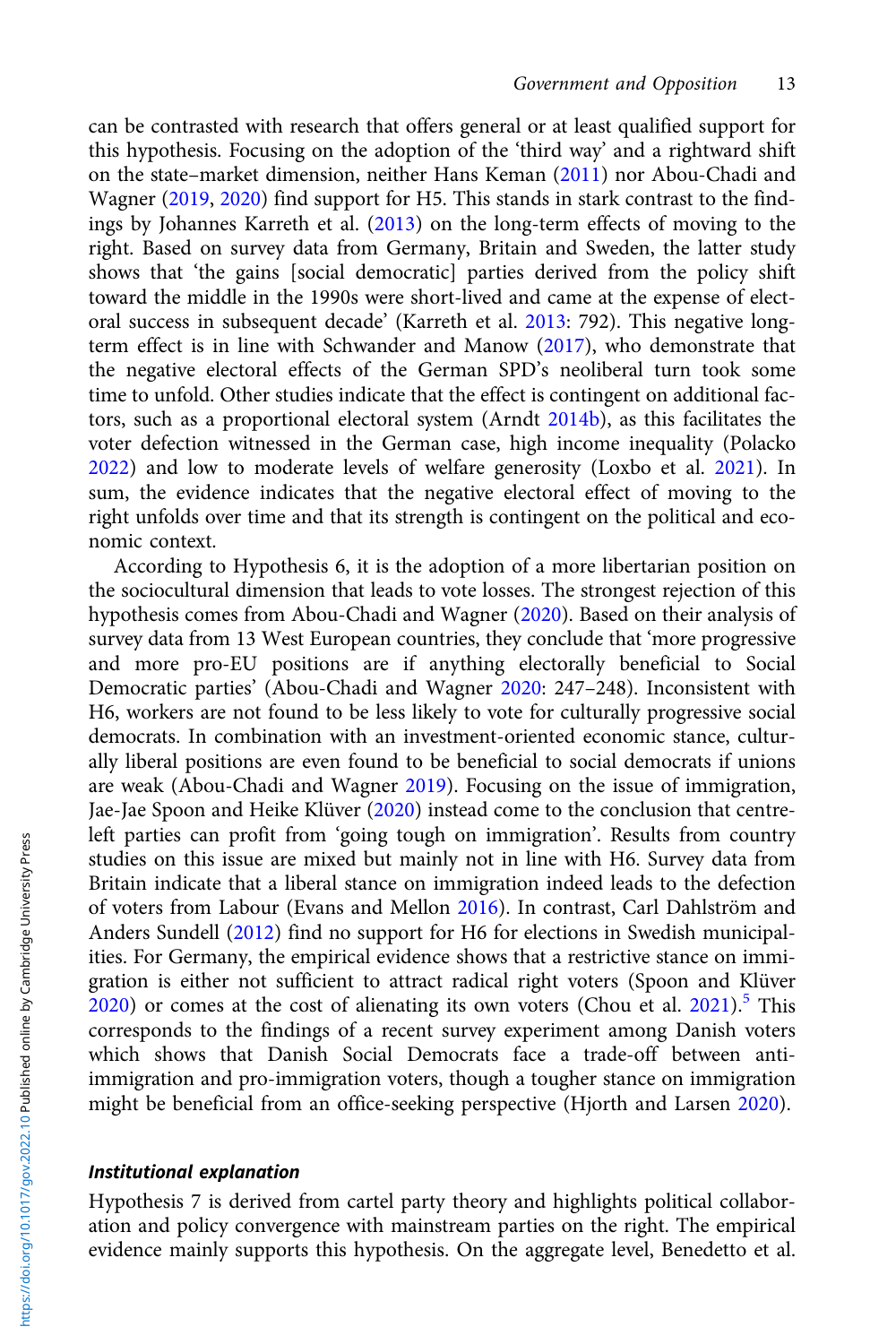([2020](#page-17-0)) find a significant negative effect for social democrats participating as junior partner in coalition governments. On the individual level, further empirical support comes from studies focusing on policy convergence among mainstream parties. Spoon and Klüver ([2019](#page-21-0)) find that those parties' convergence on the left–right scale leads to vote losses as their voters switch to non-mainstream parties. This is in line with Zack Grant's ([2021\)](#page-18-0) finding that de-polarization between establishment parties fuels the support of anti-system parties in times of economic crisis (see also Hobolt and Tilley [2016](#page-19-0)). In Sweden, policy convergence between social democrats and centre-right parties on welfare issues has benefited the latter (Arndt [2014a](#page-17-0)), while convergence on the general left–right dimension and migration have been beneficial to the radical right (Oskarson and Demker [2015\)](#page-20-0). In sum, the literature indicates that policy convergence with the centre-right has indeed negative electoral consequences for social democrats.<sup>[6](#page-16-0)</sup>

Hypothesis 8 highlights the negative impact of union decline on social democrats. On the voter level, the literature paints a unanimous picture, since all studies controlling for individual union membership find that union members are more likely to vote for social democrats than non-union members (Abou-Chadi and Wagner [2019,](#page-16-0) [2020](#page-16-0); Arndt and Rennwald [2016](#page-17-0); Kweon [2018;](#page-19-0) Marx [2014;](#page-20-0) Milner [2021;](#page-20-0) Mosimann et al. [2019;](#page-20-0) Polacko [2022;](#page-21-0) Rennwald and Pontusson [2021\)](#page-21-0). Somewhat surprisingly, the effect is quite similar among working-class and middleclass voters (Mosimann et al. [2019:](#page-20-0) 78–80). But does this effect translate to the aggregate level in times of union decline? Here, the results are at first sight rather inconsistent. While Abou-Chadi and Wagner ([2019](#page-16-0)), Loxbo et al. ([2021](#page-20-0)) and Matthew Polacko [\(2022\)](#page-21-0) find no significant effect of unionization on the social democratic vote share, Rennwald and Pontusson ([2021](#page-21-0): 40) estimate that 'a one-percentage-point decline in union density is associated with a vote-share decline of nearly half a percentage point' and demonstrate that strong unions mitigate the trade-off between working-class and middle-class voters. A fine-grained analysis by Arndt and Rennwald ([2016\)](#page-17-0) reveals that the union effect is highly contingent on union confederations, with strong blue-collar and public sector confederations but not white-collar confederations in the private sector having a positive impact on social democrats' vote share. The literature thus lends a qualified support to H8.

### **Summary**

As [Table 2](#page-14-0) demonstrates, there is not one explanation that stands out. Rather, several factors seem to have contributed to the electoral crisis of social democracy, especially the shrinking of the working class (H1a), austerity measures implemented by social democrats (H4), their neoliberal turn (H5) and their policy convergence with centre-right parties (H7). The first factor reflects long-term socio-structural changes, whereas the three latter factors are parts of a different story which can be summarized as the ideational and institutional neoliberalization of social democracy (Bandau [2021\)](#page-17-0). I will return to this point in the conclusion. H6 receives the least support by the literature, since movements in either direction on the sociocultural dimension risk alienating voters.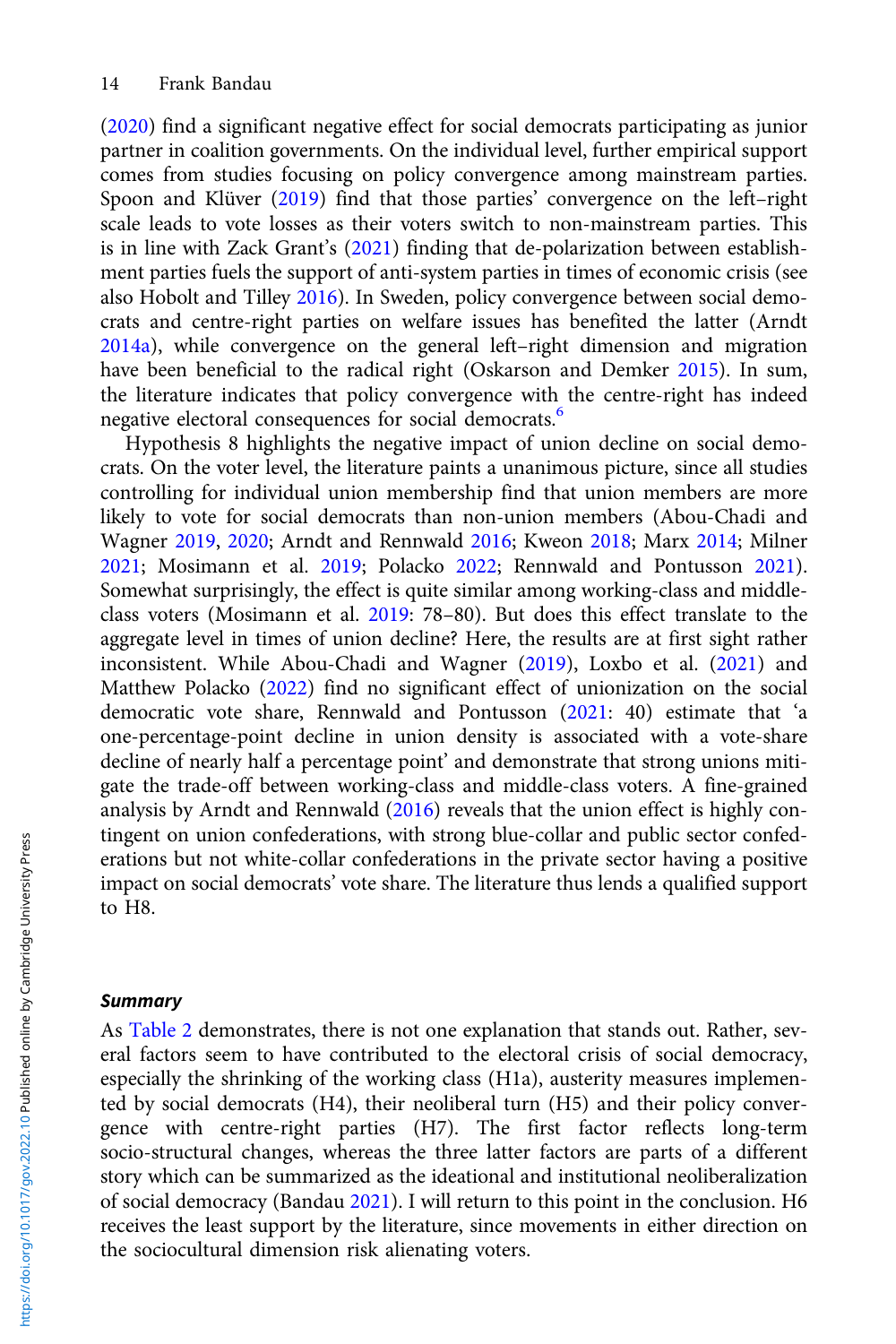|                | Hypothesis                               | Empirical<br>evidence | Comments and qualifications                                                                                               |
|----------------|------------------------------------------|-----------------------|---------------------------------------------------------------------------------------------------------------------------|
| H1             | Shrinking working<br>class               | Support               | Determinant of SD long-term decline but<br>not short-term losses; demobilization of<br>workers by SD as additional factor |
| H2a            | Trade-off between<br>occupational groups | Mixed                 | Effect conditional on additional factors<br>(e.g. electoral system); method and<br>operationalization influence results   |
| H2b            | Insider-outsider<br>dilemma              | Weak<br>support       | Operationalization influences results;<br>positive evidence from Sweden but more<br>research needed                       |
| H3a            | Globalization                            | Weak<br>support       | Operationalization influences results;<br>negative regional effect of import shocks                                       |
| H3b            | European integration                     | Qualified<br>support  | EU intervention had negative impact on SD<br>in debtor countries in the euro crisis                                       |
| H4             | Austerity/welfare<br>retrenchment        | Support               | Short-term and long-term effects;<br>retrenchment effects dependent on welfare<br>generosity                              |
| H <sub>5</sub> | Neoliberal turn                          | Support               | Negative long-term effects; strength of<br>effect contingent on additional factors                                        |
| H <sub>6</sub> | Libertarian turn                         | Reject                | Electoral trade-off instead of simple vote<br>losses; trade-offs vary among issues                                        |
| H7             | Decline in policy<br>polarization        | Support               | Defection to more radical parties, especially<br>in times of economic crisis                                              |
| H <sub>8</sub> | Union decline                            | Qualified<br>support  | Effect contingent on strength of individual<br>union confederations                                                       |

<span id="page-14-0"></span>

|  |  |  | Table 2. Findings of the Systematic Review |  |
|--|--|--|--------------------------------------------|--|
|--|--|--|--------------------------------------------|--|

Note: SD = Social Democrats.

The support for the other hypotheses is more qualified. One important qualification is that negative electoral effects are conditional on other factors. For instance, the supposed electoral trade-offs between different groups of voters are contingent on the electoral system and unions (Abou-Chadi and Wagner [2019](#page-16-0); Arndt [2014b](#page-17-0); Rennwald and Pontusson [2021](#page-21-0)). In addition, the literature shows that the interaction of certain factors, such as austerity and EU intervention or policy convergence with the mainstream right in times of economic crises, are highly detrimental to social democrats. These findings indicate that the causes for social democrats' electoral losses are complex and thus might differ among Western European countries. This point is supported by the different images of social democratic decline presented in [Figure 1](#page-1-0).

Finally, inconsistent evidence for some of the hypotheses is at least in part the product of divergent operationalizations and statistical techniques. The impact of operationalization is best illustrated by the diverging results on electoral behaviour for different operationalizations of labour market outsiders (Rovny and Rovny [2017](#page-21-0)). Concerning statistical techniques, models on the levels of social democratic support can yield different results than first-differences models focusing on short-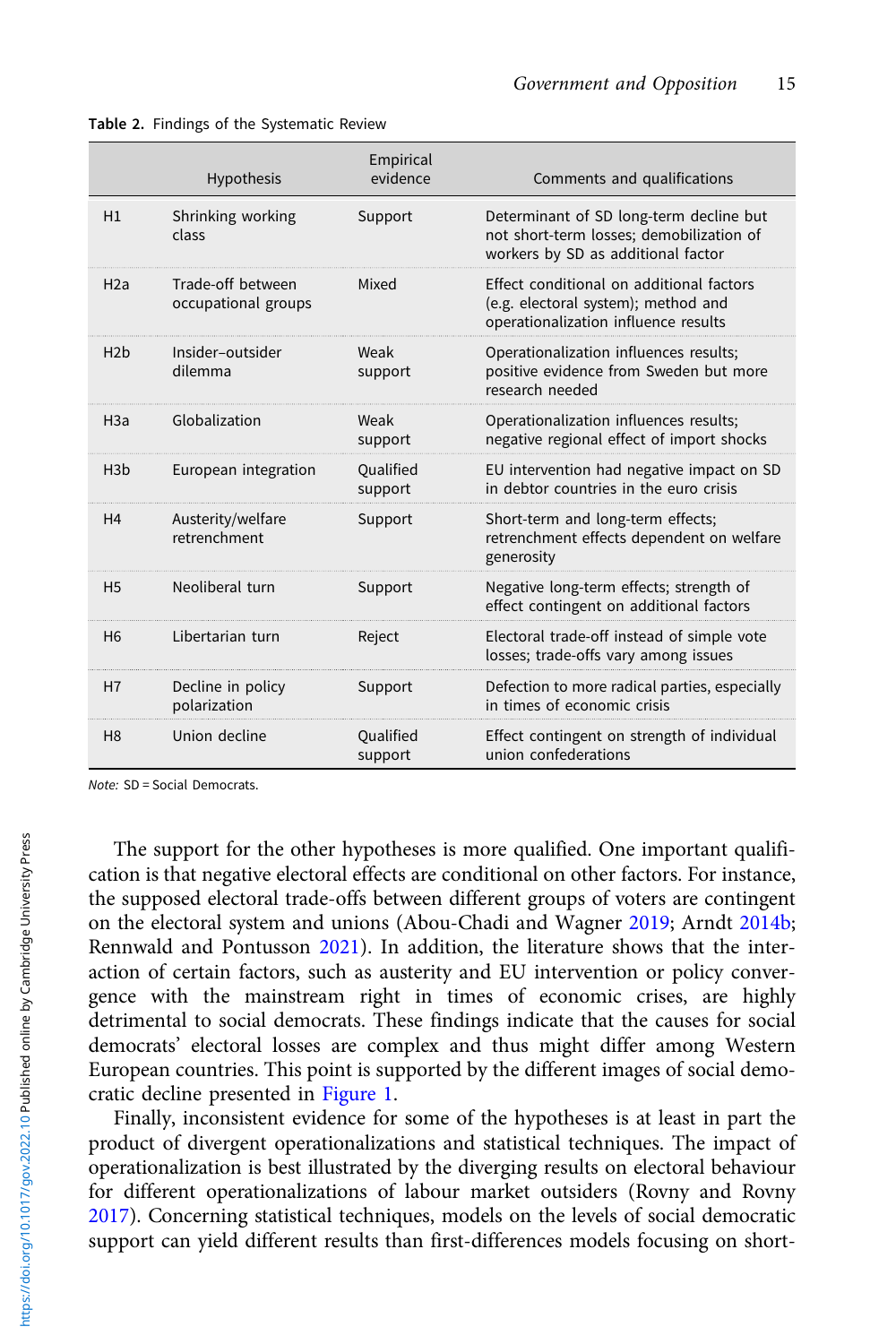term vote changes. By applying both kinds of models, Benedetto et al. [\(2020](#page-17-0)) find that the shrinkage of the working class affects the levels of the social democratic vote share but not the short-term changes between elections (see Table A1 in the Online Appendix). Covering levels and changes thus provides a way to distinguish between long-term and short-term effects.

# Conclusion: avenues for future research and the future of social democracy

Based on the findings, there are three starting points for future research: the inconsistency of some of the findings, the relation of individual factors in explaining the electoral crisis of social democracy and the portability of the findings to crisisridden left parties in Eastern Europe. Concerning the first point, conflicting results are, as shown, often the product of the used indicators. Here, researchers have not only to look for the best indicators available but also be careful with the interpretation of their findings. For example, recent evidence shows that the sociocultural divide is much stronger for issues such as immigration than for other sociocultural issues (Lancaster [2022](#page-19-0)). Such findings have to be taken into account when analysing the electoral consequences of social democrats' programmatic shifts.

Regarding the interplay of various factors, I propose two main avenues for future research. First, researchers should distinguish long-term and short-term causes of social democrats' electoral crisis. As outlined above, estimating models for social democratic vote shares as well as electoral changes between elections offers one promising strategy. A more sophisticated approach is to heed Paul Pierson's ([2004](#page-21-0): 102) advice: 'The connection between "triggers" and "deeper", more longterm causes suggests that seemingly rival explanations may often be complementary.' In the case of social democracy, this means combining long-term processes, such as socio-structural changes, with 'triggers', such as policy decisions by social democrats in office. Second, the finding that some of the hypotheses only hold under certain conditions points to complex causality at the heart of the crisis of social democracy. Qualitive comparative analysis (QCA) presents an appropriate method to deal with complex causality and related equifinality (Schneider and Wagemann [2012](#page-21-0)). QCA can thus be applied to determine which constellations of sociological, material, ideational and institutional factors cause social democratic decline. Previous applications of QCA on electoral performance, which have focused on populist and anti-establishment parties (Fernández-García and Luengo [2019;](#page-18-0) van Kessel [2015](#page-22-0)), provide blueprints for this kind of research.

Finally, this review has centred on the crisis of social democratic parties in Western Europe. However, left parties in Central and Eastern Europe have also suffered substantial electoral defeats in recent years. Though those parties have a special history, some of them being the successors of communist parties, their electoral calamities may have similar causes (Berman and Snegovaya [2019](#page-17-0)). Indeed, recent studies demonstrate that neoliberal stances and policies have strongly contributed to the left's electoral crisis in Eastern Europe (Bagashka et al. [2022](#page-17-0); Snegovaya [2022\)](#page-21-0). While this is in line with the findings on Western Europe, further research is needed to get a better understanding of similarities and differences between Eastern and Western European parties.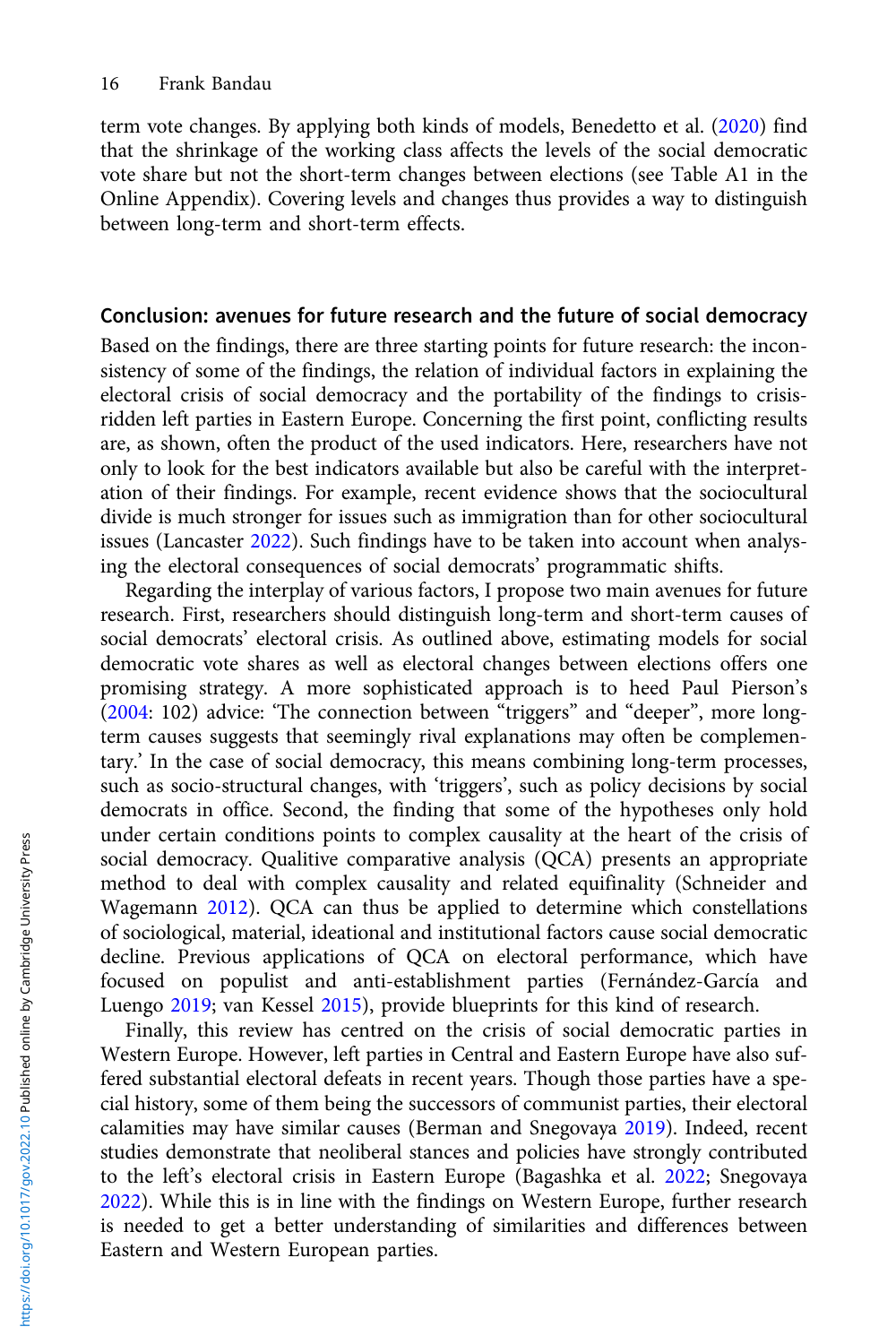<span id="page-16-0"></span>This leads to the final question: what does all of this mean for the future of social democracy? In general, the review holds a positive and a negative message for social democrats. The negative message is that the shrinkage of the traditional working class reduces social democracy's core electorate, while post-industrial electoral trade-offs change partisan competition and complicate the creation of new electoral coalitions. A return to previous electoral heights is thus all but impossible. The positive message is that the electoral crisis is to some extent the result of the neoliberalization of social democracy. Social democrats' recent adoption of more leftist economic positions and the slightly growing policy divergence between them and centre-right parties thus offer some signs of hope for social democracy (Manwaring and Holloway [2022](#page-20-0)). However, to permanently halt the downward trend, social democrats have to present a clear alternative to today's ailing neoliberalism.

Supplementary material. The supplementary material for this article can be found at [https://doi.org/10.](https://doi.org/10.1017/gov.2022.10) [1017/gov.2022.10.](https://doi.org/10.1017/gov.2022.10)

### Notes

1 A closer look at the literature reveals divergent operationalizations of insiders and outsiders, with some focusing on labour market status and others on occupational groups (Rovny and Rovny [2017](#page-21-0)).

2 The rise of populist parties is also often linked to globalization processes, including migration. According to Rodrik [\(2018\)](#page-21-0), left-wing and right-wing populism are both forms of protest against different aspects of globalization, i.e. against the free movement of goods and money in the former case and against the free movement of persons in the latter. Whether social democrats tend to be confronted with populist challengers from the left or the right thus depends largely on whether free trade or labour migration is perceived as the major economic threat.

3 Some studies include analyses on the aggregate and the individual level or combine cross-country analyses and analyses on individual social democratic parties.

4 However, deindustrialization has no explanatory power when it comes to electoral changes between elections.

5 Other studies on Germany indicate that a high salience of the immigration issue is detrimental to the SPD (Pardos-Prado et al. [2014;](#page-20-0) Wurthmann et al. [2021](#page-22-0)).

6 Additional support for H7 comes from country studies on social and policy representation. For Britain, the work by Evans and Tilley [\(2012a](#page-18-0), [2012b\)](#page-18-0), Heath [\(2015](#page-19-0), [2018\)](#page-19-0) and O'Grady [\(2019](#page-20-0)) highlights how decreasing social representation and the increasing policy divergence between Labour and its supporters has led to growing alienation. A similar picture emerges in Belgium, where 'Flemish social democracy's left-universalistic elites have largely lost connection with their left-particularistic base' (Gaasendam et al. [2021\)](#page-18-0).

# References

- Abou-Chadi T and Wagner M (2019) The Electoral Appeal of Party Strategies in Postindustrial Societies: When Can the Mainstream Left Succeed? Journal of Politics 81, 1405–1419. [https://doi.org/10.1086/](https://doi.org/10.1086/704436) [704436](https://doi.org/10.1086/704436).
- Abou-Chadi T and Wagner M (2020) Electoral Fortunes of Social Democratic Parties: Do Second Dimension Positions Matter? Journal of European Public Policy 27, 246–272. [https://doi.org/10.1080/](https://doi.org/10.1080/13501763.2019.1701532) [13501763.2019.1701532.](https://doi.org/10.1080/13501763.2019.1701532)
- Allern EH and Bale T (eds) (2017) Left-of-Centre Parties and Trade Unions in the Twenty-First Century. Oxford: Oxford University Press.
- Allern EH, Aylott N and Christiansen FJ (2007) Social Democrats and Trade Unions in Scandinavia: The Decline and Persistence of Institutional Relationships. European Journal of Political Research 46, 607-635. <http://doi.org/10.1111/j.1475-6765.2007.00706.x>.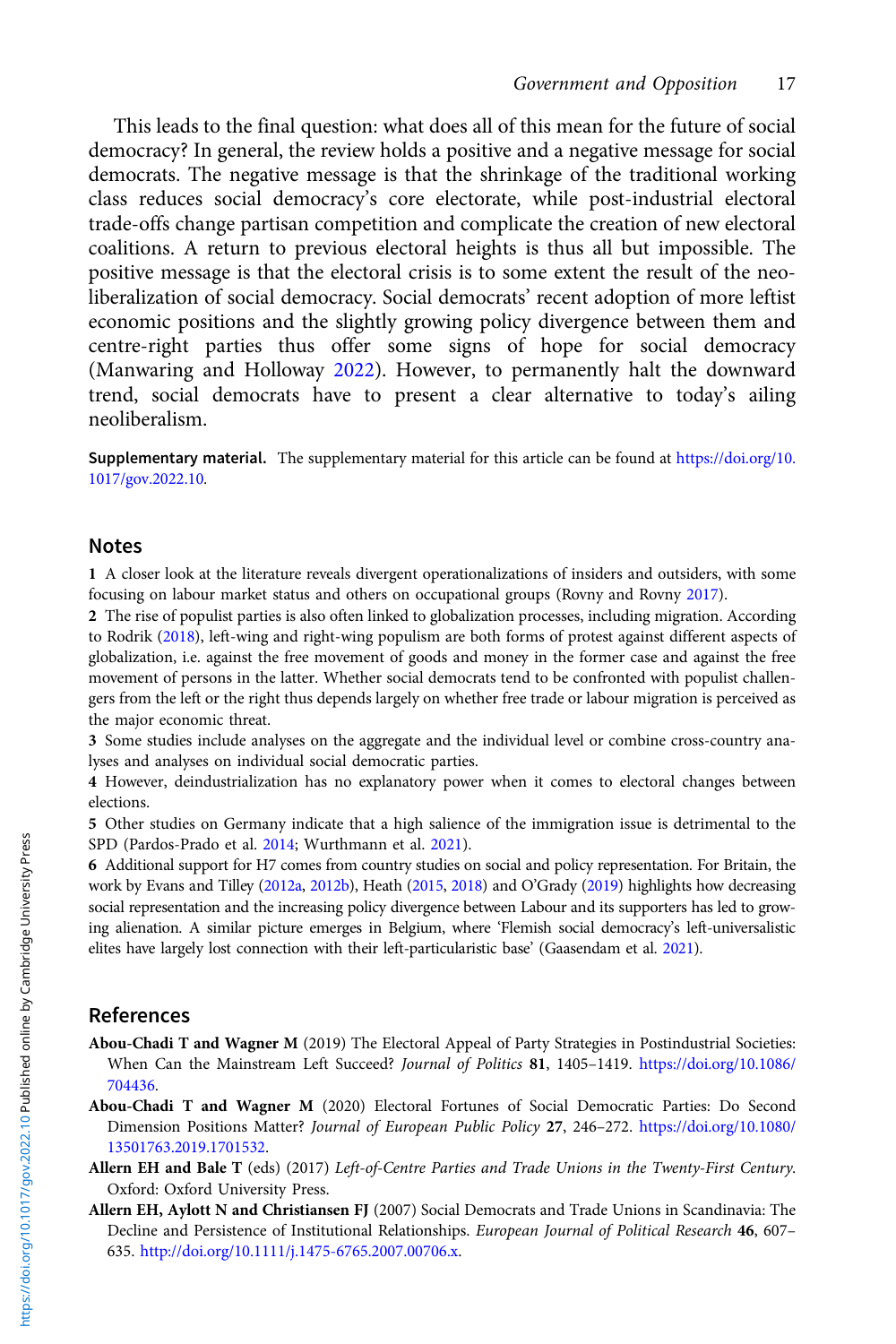- <span id="page-17-0"></span>Alonso S and Ruiz-Rufino R (2020) The Costs of Responsibility for the Political Establishment of the Eurozone (1999–2015). Party Politics 26, 317–333. [https://doi.org/10.1177%2F1354068818766182.](https://doi.org/10.1177%2F1354068818766182)
- Amable B (2011) Morals and Politics in the Ideology of Neo-Liberalism. Socio-Economic Review 9, 3–30. [https://doi.org/10.1093/ser/mwq015.](https://doi.org/10.1093/ser/mwq015)
- Arndt C (2013) The Electoral Consequences of Third Way Welfare State Reforms: Social Democracy's Transformation and Its Political Costs. Amsterdam: Amsterdam University Press.
- Arndt C (2014a) Beating Social Democracy on Its Own Turf: Issue Convergence as Winning Formula for the Centre-Right in Universal Welfare States. Scandinavian Political Studies 37, 149-170. [https://doi.org/](https://doi.org/10.1111/1467-9477.12018) [10.1111/1467-9477.12018.](https://doi.org/10.1111/1467-9477.12018)
- Arndt C (2014b) Social Democracy's Mobilization of New Constituencies: The Role of Electoral Systems. Party Politics 20, 778–790. [https://doi.org/10.1177/1354068812453372.](https://doi.org/10.1177/1354068812453372)
- Arndt C and Rennwald L (2016) Union Members at the Polls in Diverse Trade Union Landscapes. European Journal of Political Research 55, 702–722. <https://doi.org/10.1111/1475-6765.12157>.
- Baccaro L and Howell C (2017) Trajectories of Neoliberal Transformation: European Industrial Relations Since the 1970s. Cambridge: Cambridge University Press.
- Bagashka T, Bodea C and Han SM (2022) Populism's Rise in Post-Communist Countries: Breaking Electoral Promises and Incumbent Left Parties' Vote Losses. European Journal of Political Research 61, 134–153. [http://doi.org/10.1111/1475-6765.12444.](http://doi.org/10.1111/1475-6765.12444)
- Bailey DJ et al. (eds) (2014) European Social Democracy during the Global Economic Crisis: Renovation or Resignation? Manchester: Manchester University Press.
- Bandau F (2021) The Electoral Crisis of Social Democracy: Postindustrial Dilemmas or Neoliberal Contamination? Political Studies Review, published early online, August. [http://doi.org/10.1177/](http://doi.org/10.1177/14789299211032461) [14789299211032461.](http://doi.org/10.1177/14789299211032461)
- Benedetto G, Hix S and Mastrorocco N (2020) The Rise and Fall of Social Democracy, 1918–2017. American Political Science Review 114, 928–939. <https://doi.org/10.1017/S0003055420000234>.
- Berman S (2006) The Primacy of Politics: Social Democracy and the Making of Europe's Twentieth Century. New York: Cambridge University Press.
- Berman S (2018) Foreword. In Manwaring R and Kennedy P (eds), Why the Left Loses: The Decline of the Centre-Left in Comparative Perspective. Bristol: Policy Press, pp. 1–4.
- Berman S and Kundnani H (2021) The Cost of Convergence. Journal of Democracy 32, 22–36. [https://doi.](https://doi.org/10.1353/jod.2021.0013) [org/10.1353/jod.2021.0013.](https://doi.org/10.1353/jod.2021.0013)
- Berman S and Snegovaya M (2019) Populism and the Decline of Social Democracy. Journal of Democracy 30, 5–19. <https://doi.org/10.1353/jod.2019.0038>.
- Best RE (2011) The Declining Electoral Relevance of Traditional Cleavage Groups. European Political Science Review 3, 279–300. [https://doi.org/10.1017/S1755773910000366.](https://doi.org/10.1017/S1755773910000366)
- Biebricher T (2018) The Political Theory of Neoliberalism. Stanford: Stanford University Press.
- Blyth M (2002) Great Transformations: Economic Ideas and Institutional Change in the Twentieth Century. Cambridge: Cambridge University Press.
- Blyth M (2003) Globalization and the Limits of Democratic Choice: Social Democracy and the Rise of Political Cartelization. Internationale Politik und Gesellschaft 3, 60–82.
- Blyth M (2013) Austerity: The History of A Dangerous Idea. Oxford: Oxford University Press.
- Blyth M and Katz RS (2005) From Catch-All Politics to Cartelisation: The Political Economy of the Cartel Party. West European Politics 28, 33–60. <https://doi.org/10.1080/0140238042000297080>.
- Boix C (1998) Political Parties, Growth and Equality: Conservative and Social Democratic Economic Strategies in the World Economy. Cambridge: Cambridge University Press.
- Bojar A (2018) The Electoral Advantage of the Left in Times of Fiscal Adjustment. European Political Science Review 10, 291–322. [https://doi.org/10.1017/S1755773917000169.](https://doi.org/10.1017/S1755773917000169)
- Bornschier S (2010) The New Cultural Divide and the Two-Dimensional Political Space in Western Europe. West European Politics 33, 419–444. <https://doi.org/10.1080/01402381003654387>.
- Boyer R (1990) The Regulation School: A Critical Introduction. New York: Columbia University Press.
- Bürgisser R and Kurer T (2021) Insider–Outsider Representation and Social Democratic Labor Market Policy. Socio-Economic Review 19, 1065–1094. <https://doi.org/10.1093/ser/mwz040>.
- Casal Bértoa F and Rama J (2020) Party Decline or Social Transformation? Economic, Institutional and Sociological Change and the Rise of Anti-Political-Establishment Parties in Western Europe. European Political Science Review 12, 503–523. [https://doi.org/10.1017/S1755773920000260.](https://doi.org/10.1017/S1755773920000260)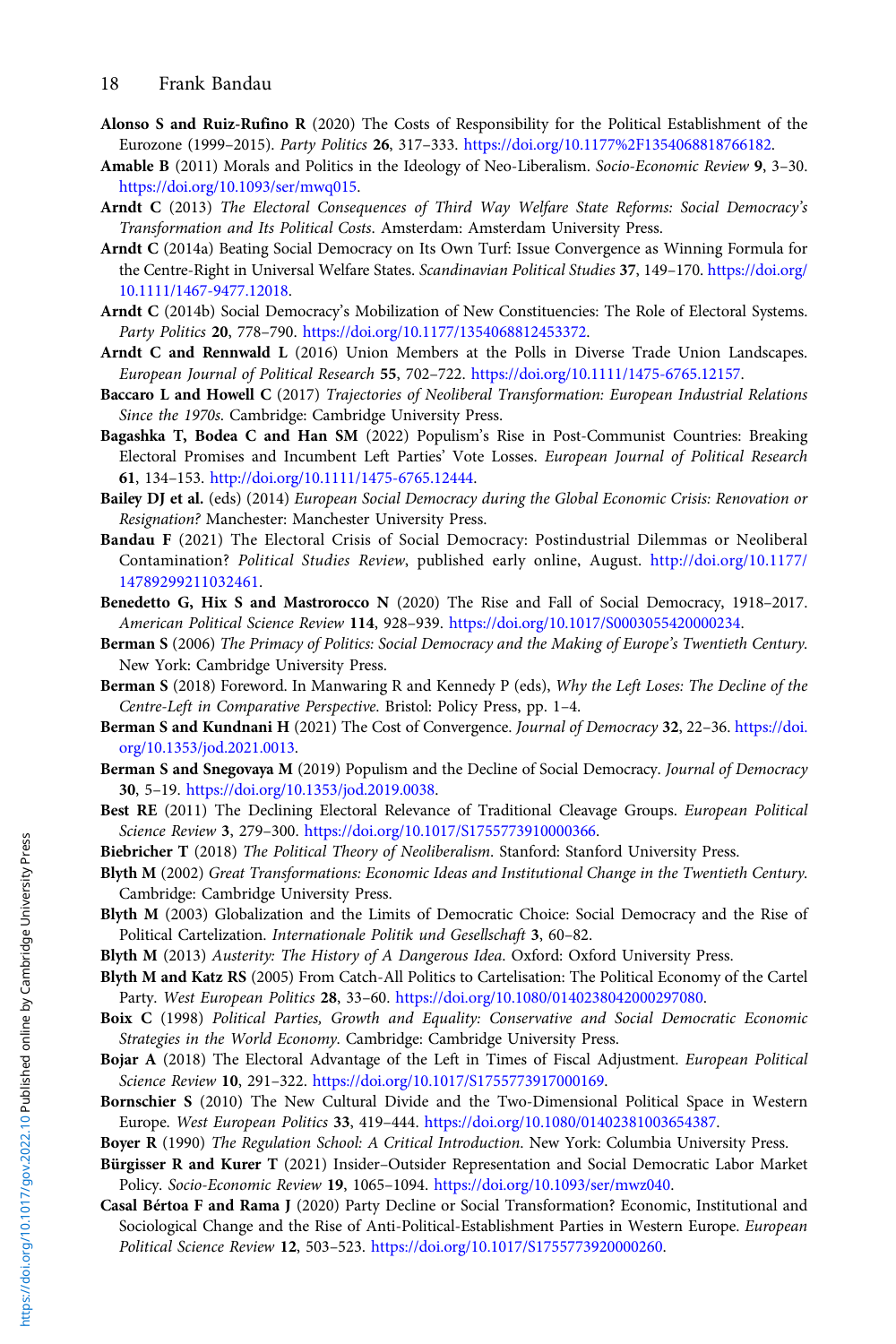- <span id="page-18-0"></span>Chou W et al. (2021) Competing for Loyalists? How Party Positioning Affects Populist Radical Right Voting. Comparative Political Studies 54, 2226–2260. <https://doi.org/10.1177/0010414021997166>.
- Cuperus R (2018) Social Democracy and the Populist Challenge. In Manwaring R and Kennedy P (eds), Why the Left Loses: The Decline of the Centre-Left in Comparative Perspective. Bristol: Policy Press, pp. 185–202.
- Dahlström C and Sundell A (2012) A Losing Gamble: How Mainstream Parties Facilitate Anti-Immigrant Party Success. Electoral Studies 31, 353–363. <https://doi.org/10.1016/j.electstud.2012.03.001>.
- Dahrendorf R (1987) Das Elend der Sozialdemokratie. Merkur 41, 1021–1038.
- De Grauwe P (2013) The Political Economy of the Euro. Annual Review of Political Science 16, 153–170. [https://doi.org/10.1146/annurev-polisci-060911-085923.](https://doi.org/10.1146/annurev-polisci-060911-085923)
- Ebbinghaus B (1995) The Siamese Twins: Citizenship Rights, Cleavage Formation, and Party–Union Relations in Western Europe. International Review of Social History 40, 51–89. [https://doi.org/10.](https://doi.org/10.1017/S0020859000113604) [1017/S0020859000113604](https://doi.org/10.1017/S0020859000113604).
- Elff M and Roßteutscher S (2011) Stability or Decline? Class, Religion and the Vote in Germany. German Politics 20, 107–127. https://doi.org/10.1080/09644008.2011.554109.
- Elff M and Roßteutscher S (2017) Social Cleavages and Electoral Behaviour in Long-Term Perspective: Alignment without Mobilisation? German Politics 26, 12–34. [https://doi.org/10.1080/09644008.2016.](https://doi.org/10.1080/09644008.2016.1190833) [1190833](https://doi.org/10.1080/09644008.2016.1190833).
- Escalona F and Vieira M (2014) 'It Does Not Happen Here Either': Why Social Democrats Fail in the Context of the Great Economic Crisis. In Bailey DJ et al. (eds), European Social Democracy during the Global Economic Crisis: Renovation or Resignation? Manchester: Manchester University Press, pp. 19–41.
- Evans G and Mellon J (2016) Working Class Votes and Conservative Losses: Solving the UKIP Puzzle. Parliamentary Affairs 69, 464–479. <https://doi.org/10.1093/pa/gsv005>.
- Evans GC and Tilley J (2012a) How Parties Shape Class Politics: Explaining the Decline of the Class Basis of Party Support. British Journal of Political Science 42, 137-161. [https://doi.org/10.1017/S0007123411000202.](https://doi.org/10.1017/S0007123411000202)
- Evans GC and Tilley J (2012b) The Depoliticization of Inequality and Redistribution: Explaining the Decline of Class Voting. Journal of Politics 74, 963–976. <https://doi.org/10.1017/S0022381612000618>.
- Fernández-García B and Luengo ÓG (2019) Electoral Scenarios of Success for Anti-Establishment Political Parties in Western Europe: A Fuzzy-Set Qualitative Comparative Analysis. Journal of Contemporary European Studies 27, 77–95. [https://doi.org/10.1080/14782804.2019.1567478.](https://doi.org/10.1080/14782804.2019.1567478)
- Flavin P and Radcliff B (2011) Labor Union Membership and Voting across Nations. Electoral Studies 30, 633–641. <https://doi.org/10.1016/j.electstud.2011.06.001>.
- Fossati F and Trein P (2021) Cobbler, Stick to Your Last? Social Democrats' Electoral Returns from Labour Market Policy. Journal of Social Policy 50, 188–208. [https://doi.org/10.1017/S0047279420000070.](https://doi.org/10.1017/S0047279420000070)
- Fraser N (2017) From Progressive Neoliberalism to Trump and Beyond. American Affairs 1, 46-64.
- Fukuyama F (2019) Identity: Contemporary Identity Politics and the Struggle for Recognition. London: Profile Books.
- Gaasendam CR et al. (2021) Lost Connection? The Attitudinal and Ideological (In)Congruence of Social Democracy's Elites, Members and Voters in Flanders-Belgium. Acta Politica 56, 395–415. [https://doi.](https://doi.org/10.1057/s41269-020-00156-6) [org/10.1057/s41269-020-00156-6.](https://doi.org/10.1057/s41269-020-00156-6)
- Giddens A (1998) The Third Way: The Renewal of Social Democracy. Cambridge: Polity Press.
- Giger N and Nelson M (2011) The Electoral Consequences of Welfare State Retrenchment: Blame Avoidance or Credit Claiming in the Era of Permanent Austerity? European Journal of Political Research 50, 1–23. [https://doi.org/10.1111/j.1475-6765.2010.01922.x.](https://doi.org/10.1111/j.1475-6765.2010.01922.x)
- Gingrich JR (2017) A New Progressive Coalition? The European Left in A Time of Change. Political Quarterly 88, 39–51. [https://doi.org/10.1111/1467-923X.12332.](https://doi.org/10.1111/1467-923X.12332)
- Gingrich JR and Häusermann S (2015) The Decline of the Working Class Vote, the Reconfiguration of the Welfare Support Coalition and Consequences for the Welfare State. Journal of European Social Policy 25, 50–75. [https://doi.org/10.1177/0958928714556970.](https://doi.org/10.1177/0958928714556970)
- Glyn A (2001) Aspirations, Constraints, and Outcomes. In Glyn A (ed.), Social Democracy in Neoliberal Times: The Left and Economic Policy since 1980. Oxford: Oxford University Press, pp. 1–20.
- Grant ZP (2021) Crisis and Convergence: How the Combination of a Weak Economy and Mainstream Party Ideological De-Polarization Fuels Anti-System Support. Comparative Political Studies 54, 1256–1291. <https://doi.org/10.1177/0010414020970222>.
- Gray J (1996) After Social Democracy: Politics, Capitalism and the Common Life. London: Demos.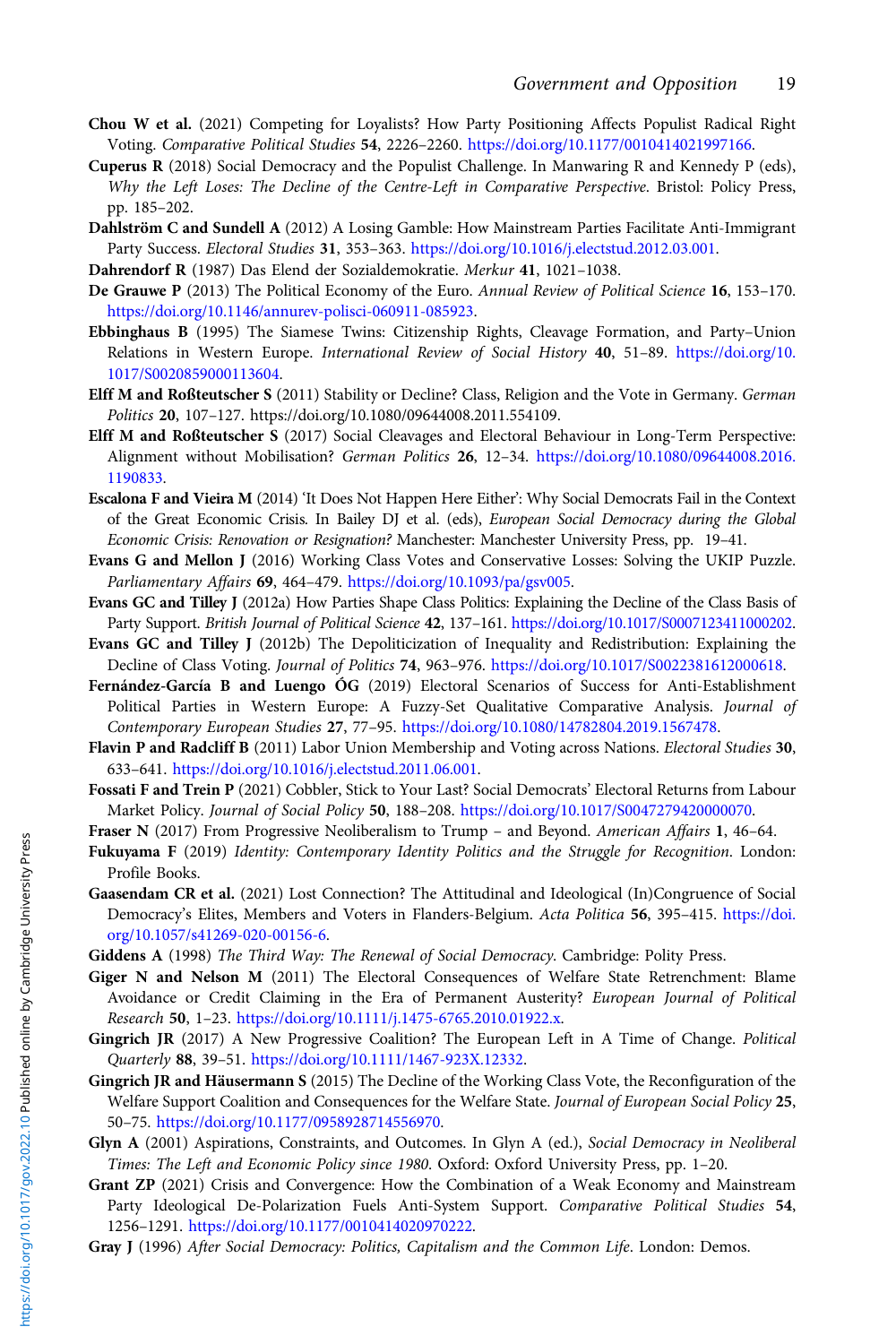- <span id="page-19-0"></span>Hall PA (2002) The Comparative Political Economy of the 'Third Way'. In Schmidtke O (ed.), The Third Way Transformation of Social Democracy: Normative Claims and Policy Initiatives in the 21st Century. Aldershot: Ashgate, pp. 31–58.
- Hall S (2003) New Labour's Double-Shuffle. Soundings 24, 10–24. [https://doi.org/10.3898/136266203820467680.](https://doi.org/10.3898/136266203820467680)
- Harteveld E (2016) Winning the 'Losers' but Losing the 'Winners'? The Electoral Consequences of the Radical Right Moving to the Economic Left. Electoral Studies 44, 225–234. [https://doi.org/10.1016/j.](https://doi.org/10.1016/j.electstud.2016.08.015) [electstud.2016.08.015.](https://doi.org/10.1016/j.electstud.2016.08.015)
- Harvey D (2005) A Brief History of Neoliberalism. Oxford: Oxford University Press.
- Häusermann S and Kriesi H (2015) What Do Voters Want? Dimensions and Configurations in Individual-Level Preferences and Party Choice. In Beramendi P et al. (eds), The Politics of Advanced Capitalism. New York: Cambridge University Press, pp. 202–230.
- Hay C (1999) The Political Economy of New Labour: Labouring under False Pretences? Manchester: Manchester University Press.
- Heath O (2015) Policy Representation, Social Representation and Class Voting in Britain. British Journal of Political Science 45, 173–193. <https://doi.org/10.1017/S0007123413000318>.
- Heath O (2018) Policy Alienation, Social Alienation and Working-Class Abstention in Britain, 1964–2010. British Journal of Political Science 48, 1053–1073. <https://doi.org/10.1017/S0007123416000272>.
- Hjorth F and Larsen MV (2020) When Does Accommodation Work? Electoral Effects of Mainstream Left Position Taking on Immigration. British Journal of Political Science. [https://doi.org/10.1017/](https://doi.org/10.1017/S0007123420000563) [S0007123420000563](https://doi.org/10.1017/S0007123420000563).
- Hobolt SB and Tilley J (2016) Fleeing the Centre: The Rise of Challenger Parties in the Aftermath of the Euro Crisis. West European Politics 39, 971–991. [https://doi.org/10.1080/01402382.2016.1181871.](https://doi.org/10.1080/01402382.2016.1181871)
- Hobsbawm E (1978) The Forward March of Labour Halted? Marxism Today, September, 279–286.
- Holmes M and Roder K (eds) (2012) The Left and the European Constitution: From Laeken to Lisbon. Manchester: Manchester University Press.
- Hopkin J and Blyth M (2019) The Global Economics of European Populism: Growth Regimes and Party System Change in Europe. Government and Opposition: An International Journal of Comparative Politics 54, 193–225. [https://doi.org/10.1017/gov.2018.43.](https://doi.org/10.1017/gov.2018.43)
- Horn A (2021) The Asymmetric Long-Term Electoral Consequences of Unpopular Reforms: Why Retrenchment Really Is a Losing Game for Left Parties. Journal of European Public Policy 28, 1494–1517. [https://doi.org/10.1080/13501763.2020.1773904.](https://doi.org/10.1080/13501763.2020.1773904)
- Karreth J, Polk J and Allen CS (2013) Catchall or Catch and Release? The Electoral Consequences of Social Democratic Parties' March to the Middle in Western Europe. Comparative Political Studies 46, 791–822. <https://doi.org/10.1177/0010414012463885>.
- Katz RS and Mair P (1995) Changing Models of Party Organization and Party Democracy: The Emergence of the Cartel Party. Party Politics 1, 5–28. [https://doi.org/10.1177/1354068895001001001.](https://doi.org/10.1177/1354068895001001001)
- Katz RS and Mair P (2009) The Cartel Party Thesis: A Restatement. Perspectives on Politics 7, 753–766. <https://doi.org/10.1017/S1537592709991782>.
- Keman H (2011) Third Ways and Social Democracy: The Right Way to Go? British Journal of Political Science 41, 671–680. <https://doi.org/10.1017/S0007123410000475>.
- Kitschelt H (1994) The Transformation of European Social Democracy. Cambridge: Cambridge University Press.
- Kitschelt H (2004) Diversification and Reconfiguration of Party Systems in Postindustrial Democracies. Bonn: Friedrich Ebert Foundation.
- Kitschelt H and Rehm P (2015) Party Alignments: Change and Continuity. In Beramendi P et al. (eds), The Politics of Advanced Capitalism. New York: Cambridge University Press, pp. 179–201.
- Kriesi H et al. (2008) West European Politics in the Age of Globalization. Cambridge: Cambridge University Press.
- Kweon Y (2018) Types of Labor Market Policy and the Electoral Behavior of Insecure Workers. Electoral Studies 55, 1–10. [https://doi.org/10.1016/j.electstud.2018.07.001.](https://doi.org/10.1016/j.electstud.2018.07.001)
- Lancaster CM (2022) Value Shift: Immigration Attitudes and the Sociocultural Divide. British Journal of Political Science 52, 1–20. [https://doi.org/10.1017/S0007123420000526.](https://doi.org/10.1017/S0007123420000526)
- Lavelle A (2008) The Death of Social Democracy: Political Consequences in the 21st Century. Aldershot: Routledge.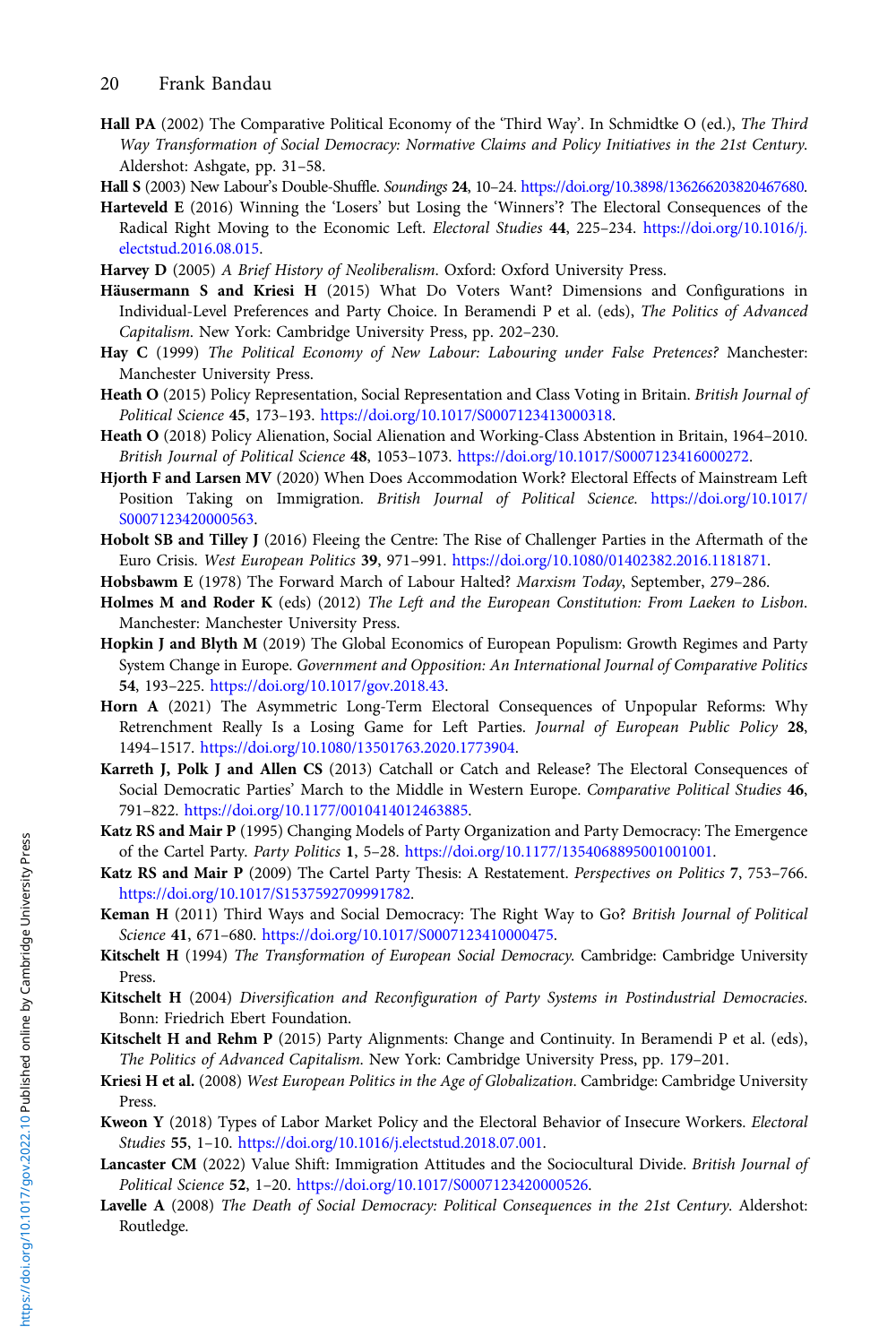- <span id="page-20-0"></span>Lindvall J and Rueda D (2014) The Insider-Outsider Dilemma. British Journal of Political Science 44, 460–475. <https://doi.org/10.1017/S0007123412000804>.
- Lochocki T (2018) Germany's Left Is Committing Suicide by Identity Politics. Foreign Policy, 23 January. <https://foreignpolicy.com/2018/01/23/social-democracy-is-committing-suicide-by-identity-politics/>.
- Loxbo K et al. (2021) The Decline of Western European Social Democracy: Exploring the Transformed Link between Welfare State Generosity and the Electoral Strength of Social Democratic Parties, 1975–2014. Party Politics 27, 430–441. <https://doi.org/10.1177/1354068819861339>.
- Mair P (2013) Ruling the Void: The Hollowing of Western Democracy. London: Verso.
- Manwaring R and Holloway J (2022) A New Wave of Social Democracy? Policy Change across the Social Democratic Party Family, 1970s–2010s. Government and Opposition: An International Journal of Comparative Politics 57, 84–107.
- Manwaring R and Kennedy P (eds) (2018) Why the Left Loses: The Decline of the Centre-Left in Comparative Perspective. Bristol: Policy Press.
- Marx P (2014) Labour Market Risks and Political Preferences: The Case of Temporary Employment. European Journal of Political Research 53, 136–159. <https://doi.org/10.1111/1475-6765.12027>.
- Meguid BM (2007) Party Competition between Unequals: Strategies and Electoral Fortunes in Western Europe. New York: Cambridge University Press.
- Michels R (2001 [1915]) Political Parties: A Sociological Study of the Oligarchical Tendencies of Modern Democracy. Kitchener: Batoche Books.
- Milner HV (2021) Voting for Populism in Europe: Globalization, Technological Change, and the Extreme Right. Comparative Political Studies 54, 2286–2320. [https://doi.org/10.1177/0010414021997175.](https://doi.org/10.1177/0010414021997175)
- Moher D et al. (2009) Preferred Reporting Items for Systematic Reviews and Meta-Analyses: The PRISMA Statement. PLoS Medicine 6, 1–6. <https://doi.org/10.7326/0003-4819-151-4-200908180-00135>.
- Moschonas G (2002) In the Name of Social Democracy: The Great Transformation: 1945 to Present. London: Verso.
- Moschonas G (2009) Reformism in a 'Conservative' System: The European Union and Social Democratic Identity. In Callaghan J et al. (eds), In Search of Social Democracy: Responses to Crisis and Modernisation. Manchester: Manchester University Press, pp. 168–192.
- Mosimann N, Rennwald L and Zimmermann A (2019) The Radical Right, the Labour Movement and the Competition for the Workers' Vote. Economic and Industrial Democracy 40, 65–90. [https://doi.org/10.](https://doi.org/10.1177/0143831X18780317) [1177/0143831X18780317.](https://doi.org/10.1177/0143831X18780317)
- Mouffe C (2005) On the Political: Thinking in Action. London: Routledge.
- Mouffe C (2019) For a Left Populism. London: Verso.
- Mudge SL (2008) What Is Neo-Liberalism? Socio-Economic Review 6, 703–731. [https://doi.org/10.1093/ser/](https://doi.org/10.1093/ser/mwn016) [mwn016](https://doi.org/10.1093/ser/mwn016).
- Mudge SL (2011) What's Left of Leftism? Neoliberal Politics in Western Party Systems, 1945–2004. Social Science History 35, 337–380. <https://doi.org/10.1017/S0145553200011573>.
- Mudge SL (2018) Leftism Reinvented: Western Parties from Socialism to Neoliberalism. Cambridge, MA: Harvard University Press.
- Nachtwey O (2013) Market Social Democracy: The Transformation of the SPD up to 2007. German Politics 22, 235–252. [https://doi.org/10.1080/09644008.2013.788153.](https://doi.org/10.1080/09644008.2013.788153)
- Oesch D (2006) Redrawing the Class Map: Stratification and Institutions in Britain, Germany, Sweden and Switzerland. London: Palgrave Macmillan.
- Oesch D and Rennwald L (2018) Electoral Competition in Europe's New Tripolar Political Space: Class Voting for the Left, Centre-Right and Radical Right. European Journal of Political Research 57, 783–807. [https://doi.org/10.1111/1475-6765.12259.](https://doi.org/10.1111/1475-6765.12259)
- O'Grady T (2019) Careerists versus Coal-Miners: Welfare Reforms and the Substantive Representation of Social Groups in the British Labour Party. Comparative Political Studies 52, 544–578. [https://doi.org/10.](https://doi.org/10.1177/0010414018784065) [1177/0010414018784065.](https://doi.org/10.1177/0010414018784065)
- Oskarson M and Demker M (2015) Room for Realignment: The Working-Class Sympathy for Sweden Democrats. Government and Opposition: An International Journal of Comparative Politics 50, 629-651. <https://doi.org/10.1017/gov.2014.41>.
- Pardos-Prado S, Bram L and Sagarzazu I (2014) Immigration and Electoral Change in Mainstream Political Space. Political Behavior 36, 847–875. [https://doi.org/10.1007/s11109-013-9248-y.](https://doi.org/10.1007/s11109-013-9248-y)
- Pierson C (2001) Hard Choices: Social Democracy in the Twenty-First Century. Cambridge: Polity Press.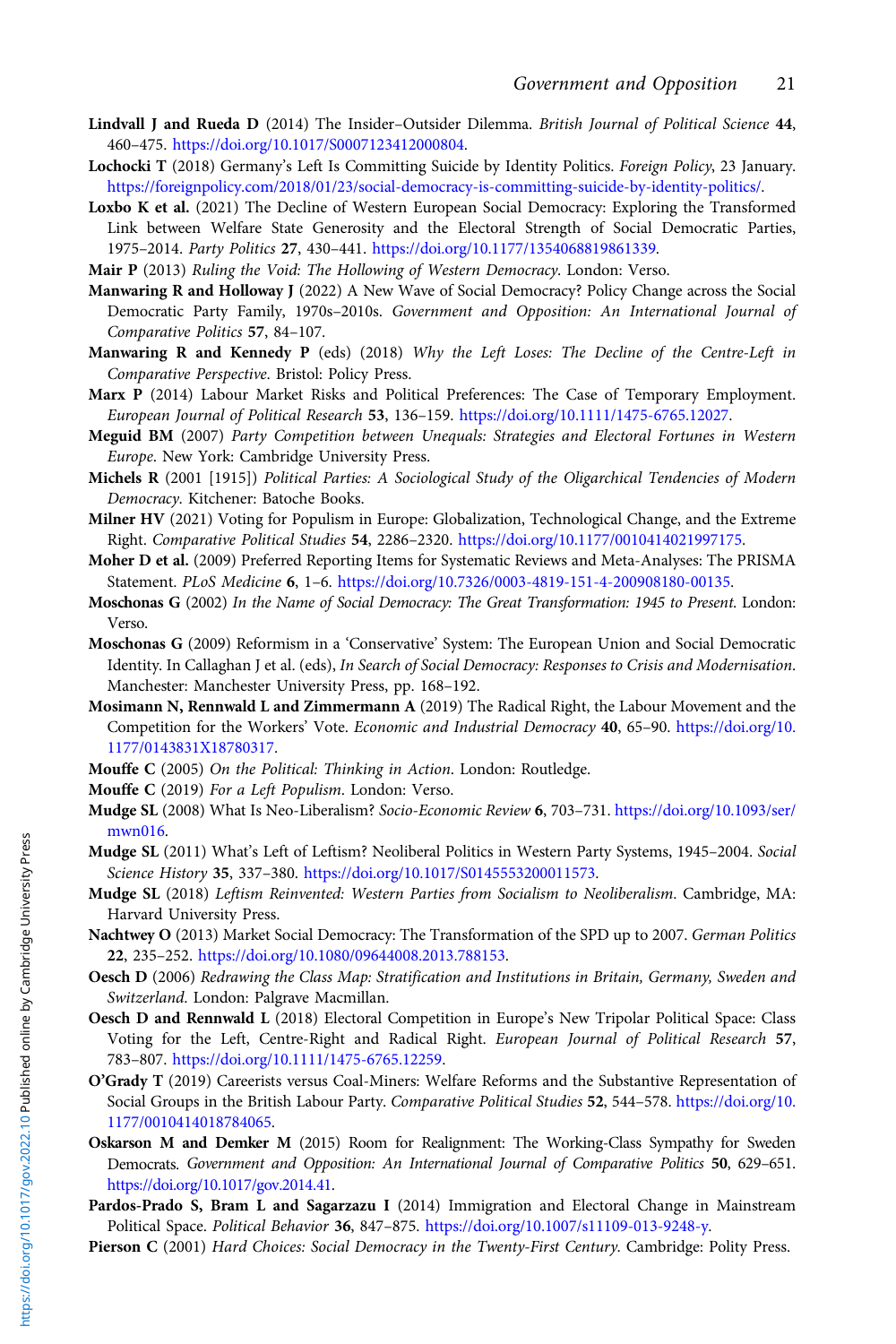- <span id="page-21-0"></span>Pierson P (2004) Politics in Time: History, Institutions, and Social Analysis. Princeton: Princeton University Press.
- Polacko M (2022) The Rightward Shift and Electoral Decline of Social Democratic Parties under Increasing Inequality. West European Politics 45, 665–692. [https://doi.org/10.1080/01402382.2021.1916294.](https://doi.org/10.1080/01402382.2021.1916294)
- Przeworski A and Sprague J (1986) Paper Stones: A History of Electoral Socialism. Chicago: University of Chicago Press.
- Rennwald L (2020) Social Democratic Parties and the Working Class: New Voting Patterns. Basingstoke: Palgrave Macmillan.
- Rennwald L and Pontusson J (2021) Paper Stones Revisited: Class Voting, Unionization and the Electoral Decline of the Mainstream Left. Perspectives on Politics 19, 36–54. [https://doi.org/10.1017/](https://doi.org/10.1017/S1537592720000067) [S1537592720000067](https://doi.org/10.1017/S1537592720000067).
- Rodrik D (2018) Populism and the Economics of Globalization. Journal of International Business Policy 1, 12–33. <https://doi.org/10.1057/s42214-018-0001-4>.
- Ross G (2011) European Centre-Lefts and the Mazes of European Integration. In Cronin J, Ross G and Shoch J (eds), What's Left of the Left: Democrats and Social Democrats in Challenging Times. Durham, NC: Duke University Press, pp. 319–342.
- Rovny AE and Rovny J (2017) Outsiders at the Ballot Box: Operationalizations and Political Consequences of the Insider–Outsider Dualism. Socio-Economic Review 15, 161–185. [https://doi.org/10.1093/ser/](https://doi.org/10.1093/ser/mww039) [mww039.](https://doi.org/10.1093/ser/mww039)
- Rueda D (2005) Insider–Outsider Politics in Industrialized Democracies: The Challenge to Social Democratic Parties. American Political Science Review 99, 61–74. <https://doi.org/10.1017/S000305540505149X>.
- Rueda D (2007) Social Democracy Inside Out: Partisanship and Labor Market Policy in Industrialized Democracies. Oxford: Oxford University Press.
- Sassoon D (2014) One Hundred Years of Socialism: The West European Left in the Twentieth Century. New Edition. London: Tauris.
- Scharpf FW (1999) Governing in Europe: Effective and Democratic. Oxford: Oxford University Press.
- Scharpf FW (2000) The Viability of Advanced Welfare States in the International Economy: Vulnerabilities and Options. Journal of European Public Policy 7, 190–228. <https://doi.org/10.1080/135017600343160>.
- Scharpf FW (2009) The Double Asymmetry of European Integration. Or: Why the EU Cannot Be a Social Market Economy: MPIfG Working Paper 09/12. Cologne: MPIfG.
- Scharpf FW (2011) Monetary Union, Fiscal Crisis and the Preemption of Democracy. MPIfG Discussion Paper 11/11. Cologne: MPIfG.
- Schneider CQ and Wagemann C (2012) Set-Theoretic Methods for the Social Sciences: A Guide to Qualitative Comparative Analysis. Cambridge: Cambridge University Press.
- Schumacher G, Vis B and van Kersbergen K (2013) Political Parties' Welfare Image, Electoral Punishment and Welfare State Retrenchment. Comparative European Politics 11, 1-21. [https://doi.org/10.1057/cep.](https://doi.org/10.1057/cep.2012.5) [2012.5](https://doi.org/10.1057/cep.2012.5).
- Schwander H (2019a) Are Social Democratic Parties Insider Parties? Electoral Strategies of Social Democratic Parties in Western Europe in the Age of Dualization. Comparative European Politics 17, 714–737. <https://doi.org/10.1057/s41295-018-0122-5>.
- Schwander H (2019b) Labor Market Dualization and Insider–Outsider Divides: Why This New Conflict Matters. Political Studies Review 17, 14–29. [https://doi.org/10.1177/1478929918790872.](https://doi.org/10.1177/1478929918790872)
- Schwander H and Manow P (2017) 'Modernize and Die'? German Social Democracy and the Electoral Consequences of the Agenda 2010. Socio-Economic Review 15, 117–134. [https://doi.org/10.1093/ser/](https://doi.org/10.1093/ser/mww011) [mww011.](https://doi.org/10.1093/ser/mww011)
- Snegovaya M (2022) How Ex-Communist Left Parties Reformed and Lost. West European Politics 45, 716– 743. [http://doi.org/10.1080/01402382.2020.1869447.](http://doi.org/10.1080/01402382.2020.1869447)
- Spoon J-J and Klüver H (2019) Party Convergence and Vote Switching: Explaining Mainstream Party Decline across Europe. European Journal of Political Research 58, 1021–1042. [https://doi.org/10.1111/](https://doi.org/10.1111/1475-6765.12331) [1475-6765.12331](https://doi.org/10.1111/1475-6765.12331).
- Spoon J-J and Klüver H (2020) Responding to Far Right Challengers: Does Accommodation Pay Off? Journal of European Public Policy 27, 273–291. <https://doi.org/10.1080/13501763.2019.1701530>.
- Streeck W (2009) Re-Forming Capitalism: Institutional Change in the German Political Economy. Oxford: Oxford University Press.
- Streeck W (2017) Buying Time: The Delayed Crisis of Democratic Capitalism. London: Verso.